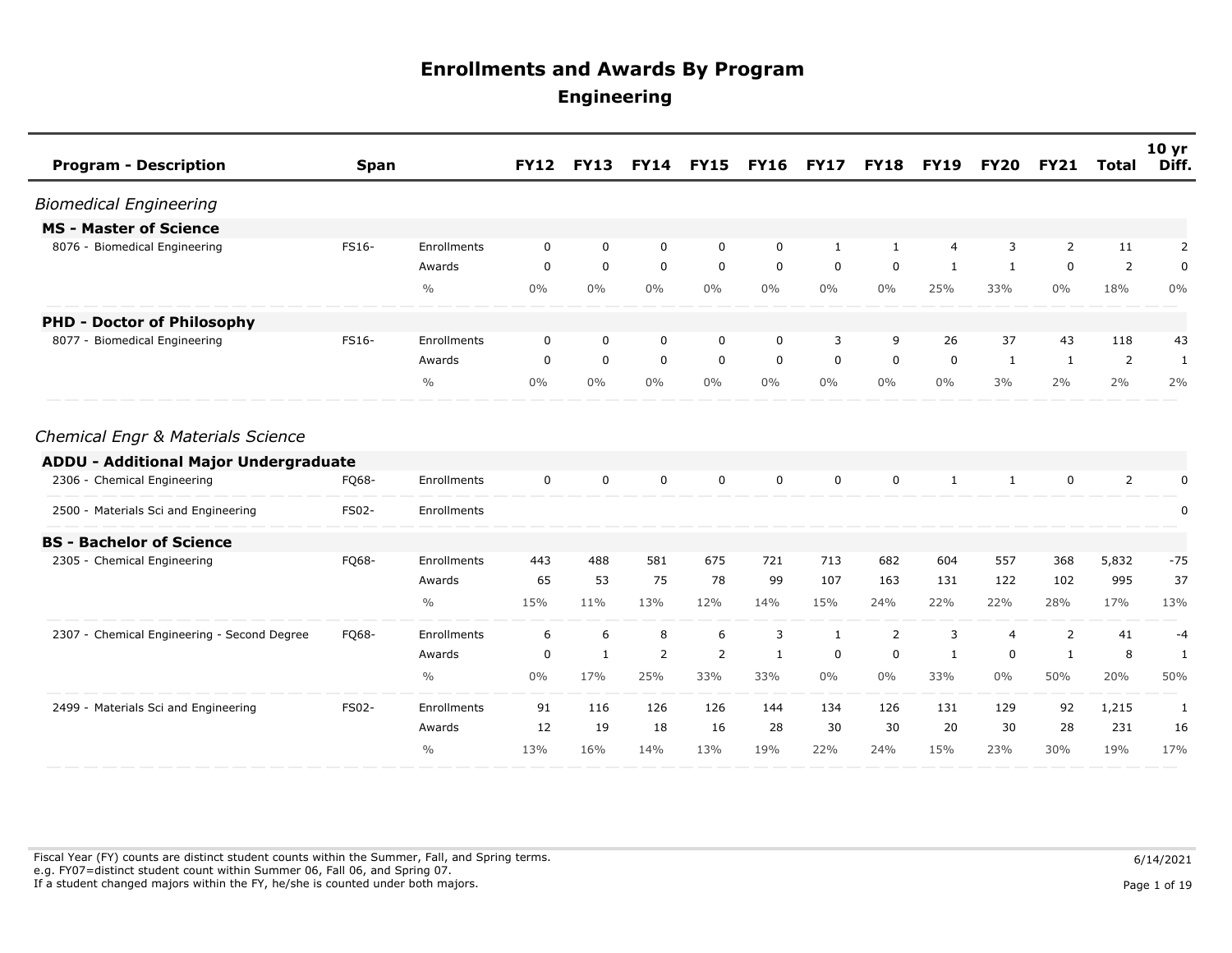| <b>Program - Description</b>                            | <b>Span</b>  |               | <b>FY12</b>    | <b>FY13</b>    | <b>FY14</b>    | <b>FY15</b>    | <b>FY16</b>    | <b>FY17</b> | <b>FY18</b>    | <b>FY19</b>    | <b>FY20</b>    | <b>FY21</b>    | <b>Total</b>   | 10 <sub>yr</sub><br>Diff. |
|---------------------------------------------------------|--------------|---------------|----------------|----------------|----------------|----------------|----------------|-------------|----------------|----------------|----------------|----------------|----------------|---------------------------|
| 8000 - Materials Sci and Engineering - Second<br>Degree | FS02-        | Enrollments   | $\mathbf{1}$   | $\mathbf{1}$   | $\mathbf{1}$   | 3              | $\mathbf{1}$   | $\mathbf 0$ | $\mathbf 0$    | $\mathbf 0$    | $\mathbf 0$    | $\mathbf 0$    | $\overline{7}$ | $-1$                      |
|                                                         |              | Awards        | 1              | $\mathbf 0$    | $\mathbf 0$    | 1              | $\mathbf 0$    | $\mathbf 0$ | $\mathbf 0$    | $\mathbf 0$    | $\mathbf{0}$   | $\mathbf 0$    | $\overline{2}$ | $-1$                      |
|                                                         |              | $\frac{0}{0}$ | 100%           | $0\%$          | 0%             | 33%            | 0%             | $0\%$       | 0%             | $0\%$          | $0\%$          | $0\%$          | 29%            | $-100%$                   |
| <b>CNCU - Concentration Undergraduate</b>               |              |               |                |                |                |                |                |             |                |                |                |                |                |                           |
| 8025 - Biochemical Engineering                          | <b>FS08-</b> | Enrollments   | 6              | 5              | 9              | 10             | 15             | 15          | 22             | 21             | 19             | 19             | 141            | 13                        |
|                                                         |              | Awards        | $\mathbf 0$    | $\mathbf 0$    | 1              | 2              | 3              | 5           | $\overline{7}$ | 3              | $\overline{2}$ | 6              | 29             | 6                         |
|                                                         |              | $\frac{0}{0}$ | 0%             | 0%             | 11%            | 20%            | 20%            | 33%         | 32%            | 14%            | 11%            | 32%            | 21%            | 32%                       |
| 8051 - Bioenergy                                        | FS09-US17    | Enrollments   | $\overline{7}$ | 8              | 8              | $\overline{7}$ | 10             | 9           | 5              | $\overline{2}$ | $\mathbf 0$    | $\mathbf 0$    | 56             | $-7$                      |
|                                                         |              | Awards        | $\mathbf{1}$   | 4              | 2              | $\mathbf{1}$   | 1              | 1           | $\mathbf 0$    | $\mathbf{1}$   | 0              | $\mathbf 0$    | 11             | $-1$                      |
|                                                         |              | $\frac{0}{0}$ | 14%            | 50%            | 25%            | 14%            | 10%            | 11%         | 0%             | 50%            | $0\%$          | $0\%$          | 20%            | $-14%$                    |
| 8083 - Bioenergy and Bioproducts                        | FS17-        | Enrollments   | $\mathsf 0$    | $\mathbf 0$    | $\mathbf 0$    | $\mathbf 0$    | $\mathbf 0$    | $\mathsf 0$ | $\mathbf{1}$   | 3              | 5              | 5              | 14             | 5                         |
|                                                         |              | Awards        | $\mathbf 0$    | $\mathbf 0$    | $\mathbf 0$    | $\Omega$       | $\mathbf 0$    | $\mathbf 0$ | $\mathbf 0$    | $\mathbf 0$    | $\overline{2}$ | $\overline{2}$ | $\overline{4}$ | $\overline{2}$            |
|                                                         |              | $\frac{0}{0}$ | 0%             | $0\%$          | 0%             | $0\%$          | 0%             | $0\%$       | $0\%$          | $0\%$          | 40%            | 40%            | 29%            | 40%                       |
| 8026 - Biomedical Engineering                           | <b>FS08-</b> | Enrollments   | 13             | 16             | 33             | 30             | 21             | 18          | 26             | 24             | 27             | 28             | 236            | 15                        |
|                                                         |              | Awards        | $\overline{2}$ | 3              | 8              | 6              | $\overline{7}$ | 3           | $\overline{7}$ | 8              | 6              | $\overline{4}$ | 54             | $\overline{2}$            |
|                                                         |              | $\frac{0}{0}$ | 15%            | 19%            | 24%            | 20%            | 33%            | 17%         | 27%            | 33%            | 22%            | 14%            | 23%            | $-1\%$                    |
| 8030 - Biomedical Mtrls Engineering                     | <b>FS08-</b> | Enrollments   | 13             | 8              | 12             | 14             | 12             | 8           | 9              | 9              | 10             | 10             | 105            | $-3$                      |
|                                                         |              | Awards        | 6              | 5              | 3              | $\overline{2}$ | 6              | 4           | $\overline{2}$ | 3              | 1              | $\overline{4}$ | 36             | $-2$                      |
|                                                         |              | $\frac{0}{0}$ | 46%            | 63%            | 25%            | 14%            | 50%            | 50%         | 22%            | 33%            | 10%            | 40%            | 34%            | $-6%$                     |
| 8027 - Environmental                                    | <b>FS08-</b> | Enrollments   | 10             | 10             | 11             | $\overline{7}$ | 12             | 14          | 20             | 15             | 8              | $\overline{7}$ | 114            | $-3$                      |
|                                                         |              | Awards        | 2              | 3              | $\overline{4}$ | $\overline{2}$ | $\overline{4}$ | 2           | 8              | 8              | $\overline{4}$ | $\mathbf{1}$   | 38             | $-1$                      |
|                                                         |              | $\frac{0}{0}$ | 20%            | 30%            | 36%            | 29%            | 33%            | 14%         | 40%            | 53%            | 50%            | 14%            | 33%            | $-6%$                     |
| 8028 - Food Science                                     | <b>FS08-</b> | Enrollments   | 5              | $\overline{4}$ | 9              | 10             | $\overline{7}$ | 6           | $\overline{7}$ | $\overline{7}$ | 9              | 10             | 74             | 5                         |
|                                                         |              | Awards        | 2              | 2              | $\mathbf{1}$   | $\mathbf 0$    | 1              | $\mathbf 0$ | 1              | $\mathbf{1}$   | $\overline{4}$ | $\mathbf{1}$   | 13             | $-1$                      |
|                                                         |              | $\frac{0}{0}$ | 40%            | 50%            | 11%            | 0%             | 14%            | 0%          | 14%            | 14%            | 44%            | 10%            | 18%            | $-30%$                    |

Fiscal Year (FY) counts are distinct student counts within the Summer, Fall, and Spring terms.  $6/14/2021$  e.g. FY07=distinct student count within Summer 06, Fall 06, and Spring 07. If a student changed majors within the FY, he/she is counted under both majors. Page 2 of 19

Page 2 of 19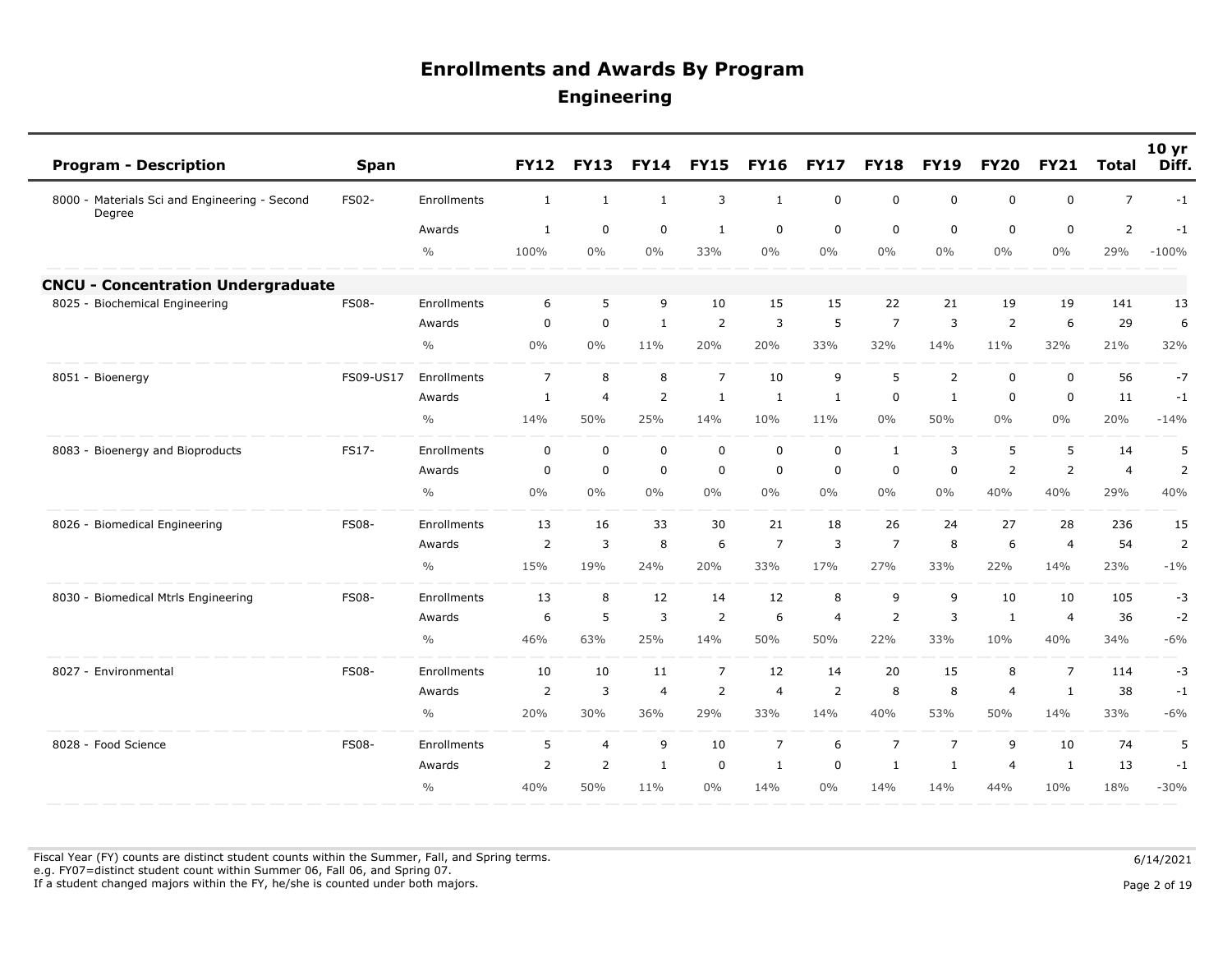| <b>Program - Description</b>         | <b>Span</b>  |                    | <b>FY12</b>    | <b>FY13</b>    | <b>FY14</b>    | <b>FY15</b>    | <b>FY16</b>    | <b>FY17</b>    | <b>FY18</b>    | <b>FY19</b>    | <b>FY20</b>    | <b>FY21</b>    | <b>Total</b>   | 10 <sub>yr</sub><br>Diff. |
|--------------------------------------|--------------|--------------------|----------------|----------------|----------------|----------------|----------------|----------------|----------------|----------------|----------------|----------------|----------------|---------------------------|
| 8031 - Manufacturing Engineering     | <b>FS08-</b> | Enrollments        | 3              | $\overline{4}$ | $\overline{4}$ | 11             | 14             | 9              | 5              | 10             | 10             | 8              | 78             | 5                         |
|                                      |              | Awards             | $\mathbf{1}$   | $\mathbf{1}$   | $\mathbf{1}$   | $\overline{2}$ | 5              | $\overline{4}$ | $\mathbf{1}$   | $\mathbf{1}$   | 3              | $\overline{4}$ | 23             | 3                         |
|                                      |              | $\frac{0}{0}$      | 33%            | 25%            | 25%            | 18%            | 36%            | 44%            | 20%            | 10%            | 30%            | 50%            | 29%            | 17%                       |
| 8032 - Metallurgical Engineering     | <b>FS08-</b> | Enrollments        | $\overline{7}$ | 8              | $\overline{4}$ | 3              | 6              | $\overline{7}$ | 6              | 5              | $\overline{7}$ | 10             | 63             | 3                         |
|                                      |              | Awards             | $\mathbf{1}$   | $\overline{4}$ | 3              | $\mathsf 0$    | $\overline{2}$ | $\mathbf{1}$   | $\overline{2}$ | $\overline{2}$ | $\mathbf{1}$   | 5              | 21             | $\overline{4}$            |
|                                      |              | $\frac{0}{0}$      | 14%            | 50%            | 75%            | $0\%$          | 33%            | 14%            | 33%            | 40%            | 14%            | 50%            | 33%            | 36%                       |
| 8029 - Polymer Science & Engineering | <b>FS08-</b> | Enrollments        | 8              | 5              | 8              | 11             | 8              | $\overline{7}$ | 14             | 11             | $\overline{7}$ | $\overline{7}$ | 86             | $-1$                      |
|                                      |              | Awards             | $\overline{2}$ | $\mathbf 0$    | $\mathbf{1}$   | $\mathsf{3}$   | 3              | $\mathbf 0$    | 3              | $\overline{2}$ | $\mathsf 0$    | $\overline{2}$ | 16             | $\pmb{0}$                 |
|                                      |              | $\frac{0}{0}$      | 25%            | $0\%$          | 13%            | 27%            | 38%            | $0\%$          | 21%            | 18%            | $0\%$          | 29%            | 19%            | 4%                        |
| 8033 - Polymeric Engineering         | <b>FS08-</b> | Enrollments        | $\mathbf{1}$   | $\mathbf{1}$   | $\mathbf{1}$   | $\mathbf{1}$   | $\mathbf{1}$   | $\mathbf{1}$   | $\mathbf{1}$   | 3              | 3              | 3              | 16             | 2                         |
|                                      |              | Awards             | $\mathbf 0$    | $\mathbf 0$    | $\mathbf 0$    | $\mathbf{1}$   | $\mathbf 0$    | $\mathbf{1}$   | $\mathbf 0$    | $\mathbf{1}$   | $\mathbf 0$    | $\mathbf 0$    | 3              | $\mathbf 0$               |
|                                      |              | $\frac{0}{0}$      | 0%             | $0\%$          | $0\%$          | 100%           | $0\%$          | 100%           | $0\%$          | 33%            | $0\%$          | 0%             | 19%            | 0%                        |
| <b>DUAL - Dual Major</b>             |              |                    |                |                |                |                |                |                |                |                |                |                |                |                           |
| 9810 - Chemical Engineering          | FQ68-        | Enrollments        | $\overline{2}$ | $\overline{2}$ | $\mathbf{1}$   | $\mathsf 0$    | 0              | $\pmb{0}$      | $\mathbf 0$    | $\mathbf 0$    | 0              | 0              | 5              | $-2$                      |
|                                      |              | Awards             | $\mathbf 0$    | $\mathbf{1}$   | $\mathbf{1}$   | $\mathbf 0$    | 0              | $\mathbf 0$    | $\mathbf 0$    | $\mathbf 0$    | $\mathbf 0$    | $\mathbf 0$    | $\overline{2}$ | $\mathbf 0$               |
|                                      |              | $\frac{0}{0}$      | 0%             | 50%            | 100%           | $0\%$          | $0\%$          | $0\%$          | $0\%$          | $0\%$          | $0\%$          | 0%             | 40%            | 0%                        |
| 9851 - Materials Sci and Engineering | FS02-        | Enrollments        | $\mathbf 0$    | $\overline{2}$ | $\overline{3}$ | $\overline{2}$ | $\overline{2}$ | $\overline{2}$ | $\overline{2}$ | $\mathbf{1}$   | $\mathbf 0$    | $\mathbf 0$    | 14             | $\pmb{0}$                 |
|                                      |              | Awards             | $\mathbf 0$    | $\mathbf 0$    | $\mathbf 0$    | $\mathbf 0$    | $\mathbf 0$    | $\mathbf 0$    | 1              | $\mathbf{1}$   | 0              | $\mathbf 0$    | $\overline{2}$ | $\mathbf 0$               |
|                                      |              | $\frac{0}{0}$      | 0%             | $0\%$          | $0\%$          | $0\%$          | $0\%$          | $0\%$          | 50%            | 100%           | $0\%$          | $0\%$          | 14%            | $0\%$                     |
| <b>MNUN - Minor Undergraduate</b>    |              |                    |                |                |                |                |                |                |                |                |                |                |                |                           |
| 8065 - Materials Sci and Engineering | FS12-        | <b>Enrollments</b> | $\mathbf 0$    | $\overline{7}$ | 12             | 21             | 19             | 14             | 15             | 10             | 18             | 17             | 133            | 17                        |
|                                      |              | Awards             | $\mathbf 0$    | $\mathbf 0$    | $\overline{2}$ | $\overline{4}$ | $\overline{4}$ | 6              | 5              | $\mathbf{1}$   | 3              | 5              | 30             | 5                         |
|                                      |              | $\frac{0}{0}$      | $0\%$          | $0\%$          | 17%            | 19%            | 21%            | 43%            | 33%            | 10%            | 17%            | 29%            | 23%            | 29%                       |
| <b>MS - Master of Science</b>        |              |                    |                |                |                |                |                |                |                |                |                |                |                |                           |
| 2303 - Chemical Engineering          | FQ68-        | Enrollments        | 9              | 6              | 8              | 10             | 10             | 12             | 12             | 11             | 8              | 9              | 95             | $\pmb{0}$                 |
|                                      |              | Awards             | $\overline{4}$ | $\overline{4}$ | 3              | $\overline{4}$ | 6              | $\overline{4}$ | 5              | 5              | 2              | 2              | 39             | $-2$                      |
|                                      |              | $\frac{0}{0}$      | 44%            | 67%            | 38%            | 40%            | 60%            | 33%            | 42%            | 45%            | 25%            | 22%            | 41%            | $-22%$                    |

Fiscal Year (FY) counts are distinct student counts within the Summer, Fall, and Spring terms.  $6/14/2021$ 

e.g. FY07=distinct student count within Summer 06, Fall 06, and Spring 07.

If a student changed majors within the FY, he/she is counted under both majors. Page 3 of 19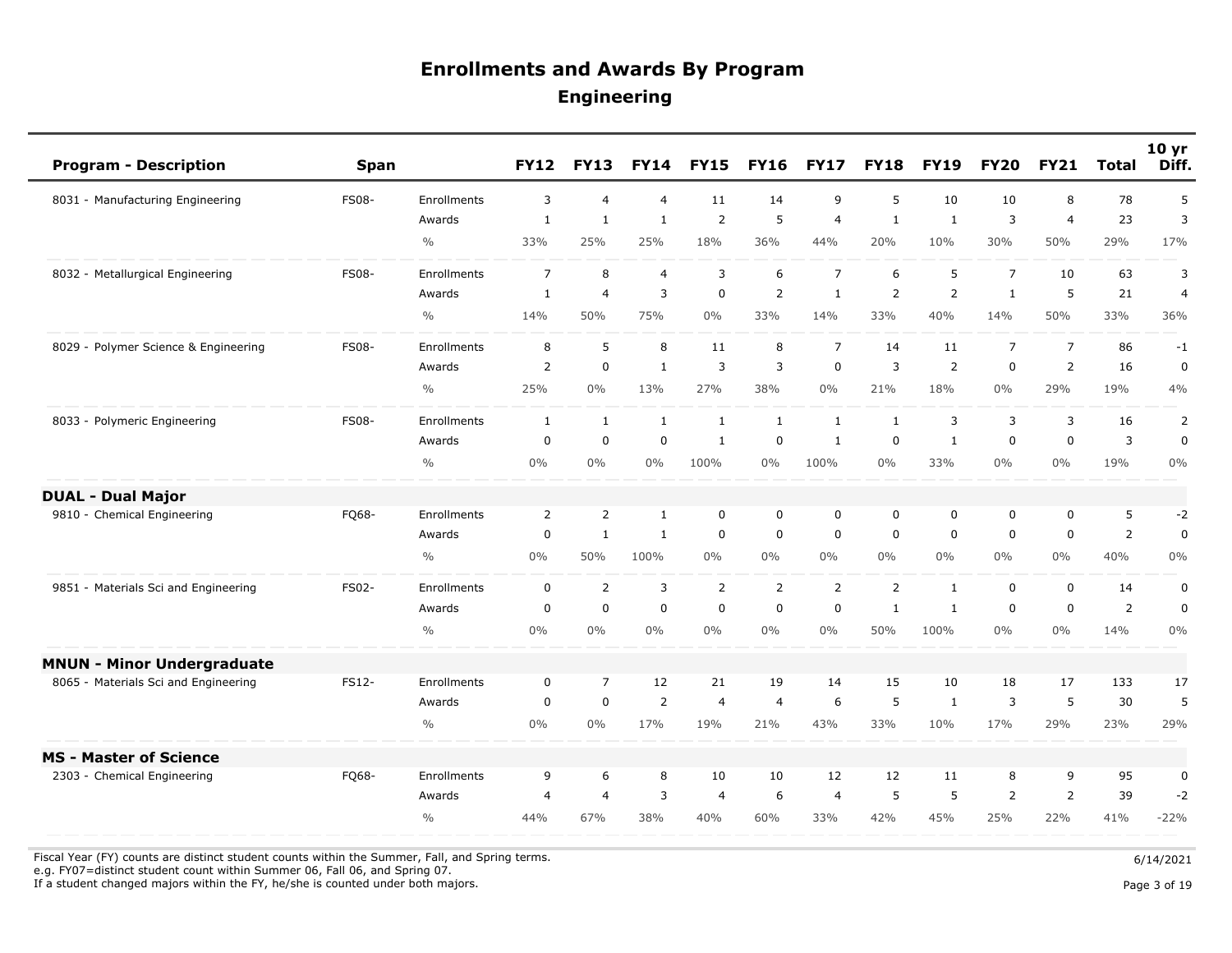| <b>Program - Description</b>                 | <b>Span</b>  |               | <b>FY12</b> | <b>FY13</b>    | <b>FY14</b>    | <b>FY15</b>  | <b>FY16</b>  | <b>FY17</b>    | <b>FY18</b>  | <b>FY19</b>  | <b>FY20</b>    | <b>FY21</b>    | Total          | 10 <sub>yr</sub><br>Diff. |
|----------------------------------------------|--------------|---------------|-------------|----------------|----------------|--------------|--------------|----------------|--------------|--------------|----------------|----------------|----------------|---------------------------|
| 8001 - Materials Sci and Engineering         | FS02-        | Enrollments   | 6           | $\overline{7}$ | 17             | 15           | 12           | 8              | 8            | 5            | $\overline{4}$ | 5              | 87             | $-1$                      |
|                                              |              | Awards        | 3           | $\mathbf{1}$   | 5              | 8            | 6            | $\overline{4}$ | 2            | $\mathbf{1}$ | 3              | $\overline{4}$ | 37             | $\mathbf{1}$              |
|                                              |              | $\frac{0}{0}$ | 50%         | 14%            | 29%            | 53%          | 50%          | 50%            | 25%          | 20%          | 75%            | 80%            | 43%            | 30%                       |
| <b>NOGR - No Degree - Graduate</b>           |              |               |             |                |                |              |              |                |              |              |                |                |                |                           |
| 8073 - Linked BS/MS Chemical Egr Trck        | US14-        | Enrollments   | $\mathbf 0$ | 0              | $\mathbf 0$    | $\mathbf 0$  | $\mathbf 0$  | $\mathbf{1}$   | $\mathbf 0$  | $\mathbf 0$  | $\mathbf{1}$   | $\mathbf{1}$   | 3              | $\mathbf{1}$              |
| 8072 - Linked BS/MS Materials Sc Trck        | US14-        | Enrollments   | $\mathbf 0$ | $\mathbf 0$    | $\mathbf 0$    | $\mathbf{1}$ | $\mathbf{1}$ | $\mathbf 0$    | $\mathbf 0$  | $\mathbf 0$  | $\mathbf 0$    | $\mathbf 0$    | $\overline{2}$ | 0                         |
| <b>NOUN - No Degree - Undergraduate</b>      |              |               |             |                |                |              |              |                |              |              |                |                |                |                           |
| 8108 - Chemical Engineer Preference          | <b>FS20-</b> | Enrollments   | $\mathbf 0$ | $\mathbf 0$    | $\mathbf 0$    | $\mathbf 0$  | $\mathbf 0$  | $\mathbf 0$    | $\mathbf 0$  | 0            | $\mathbf 0$    | 163            | 163            | 163                       |
| 8115 - Material Sci & Engin Preference       | <b>FS20-</b> | Enrollments   | $\mathbf 0$ | $\mathbf 0$    | $\mathbf 0$    | $\mathbf 0$  | $\mathbf 0$  | $\mathbf 0$    | $\mathbf 0$  | $\mathbf 0$  | $\mathbf 0$    | 27             | 27             | 27                        |
| <b>PHD - Doctor of Philosophy</b>            |              |               |             |                |                |              |              |                |              |              |                |                |                |                           |
| 2304 - Chemical Engineering                  | FQ68-        | Enrollments   | 65          | 62             | 62             | 57           | 56           | 48             | 45           | 48           | 43             | 43             | 529            | $-22$                     |
|                                              |              | Awards        | 10          | 8              | 10             | 13           | 9            | 10             | 5            | 10           | 8              | 5              | 88             | $-5$                      |
|                                              |              | $\frac{0}{0}$ | 15%         | 13%            | 16%            | 23%          | 16%          | 21%            | 11%          | 21%          | 19%            | 12%            | 17%            | $-4%$                     |
| 8002 - Materials Sci and Engineering         | FS02-        | Enrollments   | 38          | 40             | 40             | 37           | 37           | 41             | 50           | 54           | 52             | 47             | 436            | 9                         |
|                                              |              | Awards        | 6           | 8              | $\overline{7}$ | 6            | 5            | $\mathbf 0$    | 6            | 9            | 9              | 6              | 62             | $\mathbf 0$               |
|                                              |              | $\frac{0}{0}$ | 16%         | 20%            | 18%            | 16%          | 14%          | $0\%$          | 12%          | 17%          | 17%            | 13%            | 14%            | $-3%$                     |
| Civil & Environmental Engineering            |              |               |             |                |                |              |              |                |              |              |                |                |                |                           |
| <b>ADDU - Additional Major Undergraduate</b> |              |               |             |                |                |              |              |                |              |              |                |                |                |                           |
| 2314 - Civil Engineering                     | FQ68-        | Enrollments   | $\mathbf 0$ | $\mathbf{1}$   | $\mathbf 0$    | $\mathbf 0$  | $\mathbf{1}$ | $\mathbf{1}$   | $\mathbf{1}$ | 0            | $\mathbf 0$    | $\mathbf 0$    | $\overline{4}$ | 0                         |
| 8063 - Environmental Engineering             | FS11-        | Enrollments   | $\mathbf 0$ | $\pmb{0}$      | $\pmb{0}$      | 0            | 0            | $\mathbf{1}$   | $\mathbf{1}$ | $\mathbf{1}$ | $\mathbf{1}$   | $\mathbf 0$    | 4              | 0                         |
| <b>BS - Bachelor of Science</b>              |              |               |             |                |                |              |              |                |              |              |                |                |                |                           |
| 2313 - Civil Engineering                     | FQ68-        | Enrollments   | 402         | 378            | 378            | 386          | 407          | 398            | 403          | 411          | 413            | 305            | 3,881          | $-97$                     |
|                                              |              | Awards        | 70          | 75             | 63             | 62           | 76           | 65             | 75           | 75           | 94             | 67             | 722            | $-3$                      |
|                                              |              | $\frac{0}{0}$ | 17%         | 20%            | 17%            | 16%          | 19%          | 16%            | 19%          | 18%          | 23%            | 22%            | 19%            | 5%                        |

Fiscal Year (FY) counts are distinct student counts within the Summer, Fall, and Spring terms.  $6/14/2021$  e.g. FY07=distinct student count within Summer 06, Fall 06, and Spring 07. If a student changed majors within the FY, he/she is counted under both majors. Page 4 of 19

 $\sim$ 

Page 4 of 19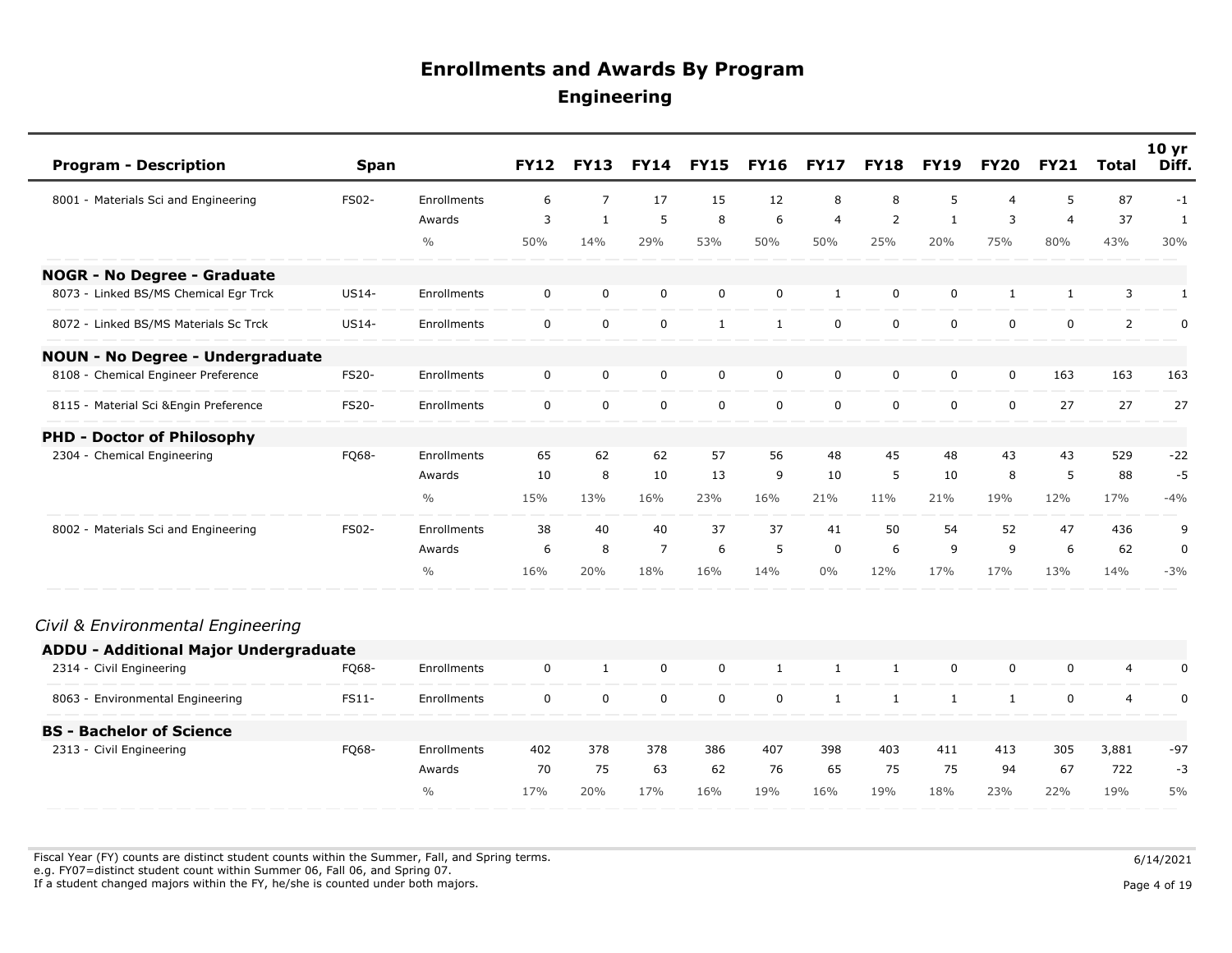| <b>Program - Description</b>                        | <b>Span</b> |               | <b>FY12</b>    | <b>FY13</b>    | <b>FY14</b>    | <b>FY15</b>    | <b>FY16</b>    | <b>FY17</b>  | <b>FY18</b>    | <b>FY19</b>    | <b>FY20</b>    | <b>FY21</b>  | <b>Total</b>   | 10 <sub>yr</sub><br>Diff. |
|-----------------------------------------------------|-------------|---------------|----------------|----------------|----------------|----------------|----------------|--------------|----------------|----------------|----------------|--------------|----------------|---------------------------|
| 2315 - Civil Engineering - Second Degree            | FQ68-       | Enrollments   | 5              | $\overline{4}$ | $\mathbf{1}$   | 5              | $\overline{4}$ | 3            | $\overline{4}$ | $\overline{2}$ | $\overline{2}$ | 3            | 33             | $-2$                      |
|                                                     |             | Awards        | $\mathbf{1}$   | 3              | $\mathbf{1}$   | $\mathbf 0$    | 3              | $\mathbf 0$  | 3              | $\mathbf 0$    | $\mathbf{1}$   | $\mathbf 0$  | 12             | $-1$                      |
|                                                     |             | $\frac{0}{0}$ | 20%            | 75%            | 100%           | $0\%$          | 75%            | $0\%$        | 75%            | $0\%$          | 50%            | $0\%$        | 36%            | $-20%$                    |
| 8062 - Environmental Engineering                    | FS11-       | Enrollments   | 32             | 87             | 115            | 146            | 156            | 174          | 187            | 211            | 202            | 155          | 1,465          | 123                       |
|                                                     |             | Awards        | $\mathbf 0$    | $\mathbf{1}$   | 3              | 12             | 28             | 24           | 26             | 34             | 33             | 41           | 202            | 41                        |
|                                                     |             | $\frac{0}{0}$ | 0%             | $1\%$          | 3%             | 8%             | 18%            | 14%          | 14%            | 16%            | 16%            | 26%          | 14%            | 26%                       |
| 8064 - Environmental Engineering - Second<br>Degree | FS11-       | Enrollments   | $\mathbf{1}$   | $\mathbf{1}$   | $\mathbf{1}$   | $\mathbf{1}$   | $\overline{2}$ | $\mathbf{1}$ | $\mathbf 0$    | $\mathbf{1}$   | 3              | $\mathbf{1}$ | 12             | $\mathbf 0$               |
|                                                     |             | Awards        | 1              | $\mathbf 0$    | $\mathbf 0$    | $\mathbf 0$    | $\mathbf 0$    | $\mathbf{1}$ | $\mathbf 0$    | $\mathbf 0$    | $\overline{2}$ | $\mathbf 0$  | $\overline{4}$ | $-1$                      |
|                                                     |             | $\frac{0}{0}$ | 100%           | $0\%$          | $0\%$          | $0\%$          | 0%             | 100%         | $0\%$          | $0\%$          | 67%            | $0\%$        | 33%            | $-100%$                   |
| <b>CNCU - Concentration Undergraduate</b>           |             |               |                |                |                |                |                |              |                |                |                |              |                |                           |
| 8034 - Environmental Engineering                    | FS08-US11   | Enrollments   | 24             | 13             | $\overline{2}$ | $\mathbf 0$    | $\mathbf 0$    | $\mathbf 0$  | $\mathbf 0$    | $\mathbf 0$    | 0              | $\mathbf 0$  | 39             | $-24$                     |
|                                                     |             | Awards        | $\overline{7}$ | 11             | $\overline{2}$ | $\mathbf 0$    | $\mathbf 0$    | $\mathbf 0$  | $\mathbf 0$    | $\mathbf{0}$   | $\Omega$       | $\mathbf 0$  | 20             | $-7$                      |
|                                                     |             | $\frac{0}{0}$ | 29%            | 85%            | 100%           | $0\%$          | $0\%$          | $0\%$        | $0\%$          | $0\%$          | $0\%$          | $0\%$        | 51%            | $-29%$                    |
| <b>DUAL - Dual Major</b>                            |             |               |                |                |                |                |                |              |                |                |                |              |                |                           |
| 9875 - Civil Engineering                            | SS21-       | Enrollments   | 0              | 0              | $\mathsf 0$    | $\mathbf 0$    | $\mathbf 0$    | $\mathbf 0$  | $\mathbf 0$    | $\mathbf 0$    | 0              | 1            | $\mathbf{1}$   | $\mathbf{1}$              |
| 9832 - Environmental Engineering                    | FQ85-       | Enrollments   | $\mathbf{1}$   | 1              | $\mathbf{1}$   | $\overline{2}$ | $\mathbf 0$    | $\mathbf 0$  | $\mathbf 0$    | $\mathbf 0$    | 0              | $\mathbf 0$  | 5              | $-1$                      |
|                                                     |             | Awards        | $\mathbf 0$    | $\mathbf 0$    | $\mathbf 0$    | $\mathbf{1}$   | $\mathbf 0$    | $\mathbf 0$  | $\mathbf 0$    | $\mathbf 0$    | 0              | $\mathbf 0$  | $\mathbf{1}$   | 0                         |
|                                                     |             | $\frac{0}{0}$ | 0%             | $0\%$          | $0\%$          | 50%            | $0\%$          | $0\%$        | $0\%$          | $0\%$          | $0\%$          | $0\%$        | 20%            | $0\%$                     |
| <b>MS - Master of Science</b>                       |             |               |                |                |                |                |                |              |                |                |                |              |                |                           |
| 2311 - Civil Engineering                            | FQ68-       | Enrollments   | 29             | 27             | 35             | 29             | 39             | 40           | 43             | 34             | 30             | 29           | 335            | 0                         |
|                                                     |             | Awards        | 13             | 15             | 12             | 13             | 16             | 14           | 14             | 19             | 8              | 14           | 138            | $\mathbf{1}$              |
|                                                     |             | $\frac{0}{0}$ | 45%            | 56%            | 34%            | 45%            | 41%            | 35%          | 33%            | 56%            | 27%            | 48%          | 41%            | 3%                        |
| 8119 - Civil Engineering                            | SS21-       | Enrollments   | $\mathbf 0$    | $\mathbf 0$    | $\mathbf 0$    | $\mathbf 0$    | $\mathbf 0$    | $\mathbf 0$  | $\mathbf 0$    | $\mathbf 0$    | $\mathbf 0$    | 2            | $\overline{2}$ | 2                         |
| 2324 - Environmental Engineering                    | FQ85-       | Enrollments   | 23             | 41             | 43             | 26             | 21             | 18           | 14             | 12             | 15             | 15           | 228            | -8                        |
|                                                     |             | Awards        | $\overline{4}$ | 13             | 20             | 13             | 5              | 10           | 6              | $\overline{4}$ | $\overline{7}$ | 2            | 84             | $-2$                      |
|                                                     |             | $\frac{0}{0}$ | 17%            | 32%            | 47%            | 50%            | 24%            | 56%          | 43%            | 33%            | 47%            | 13%          | 37%            | $-4%$                     |

Fiscal Year (FY) counts are distinct student counts within the Summer, Fall, and Spring terms.  $6/14/2021$ 

e.g. FY07=distinct student count within Summer 06, Fall 06, and Spring 07.

If a student changed majors within the FY, he/she is counted under both majors. Page 5 of 19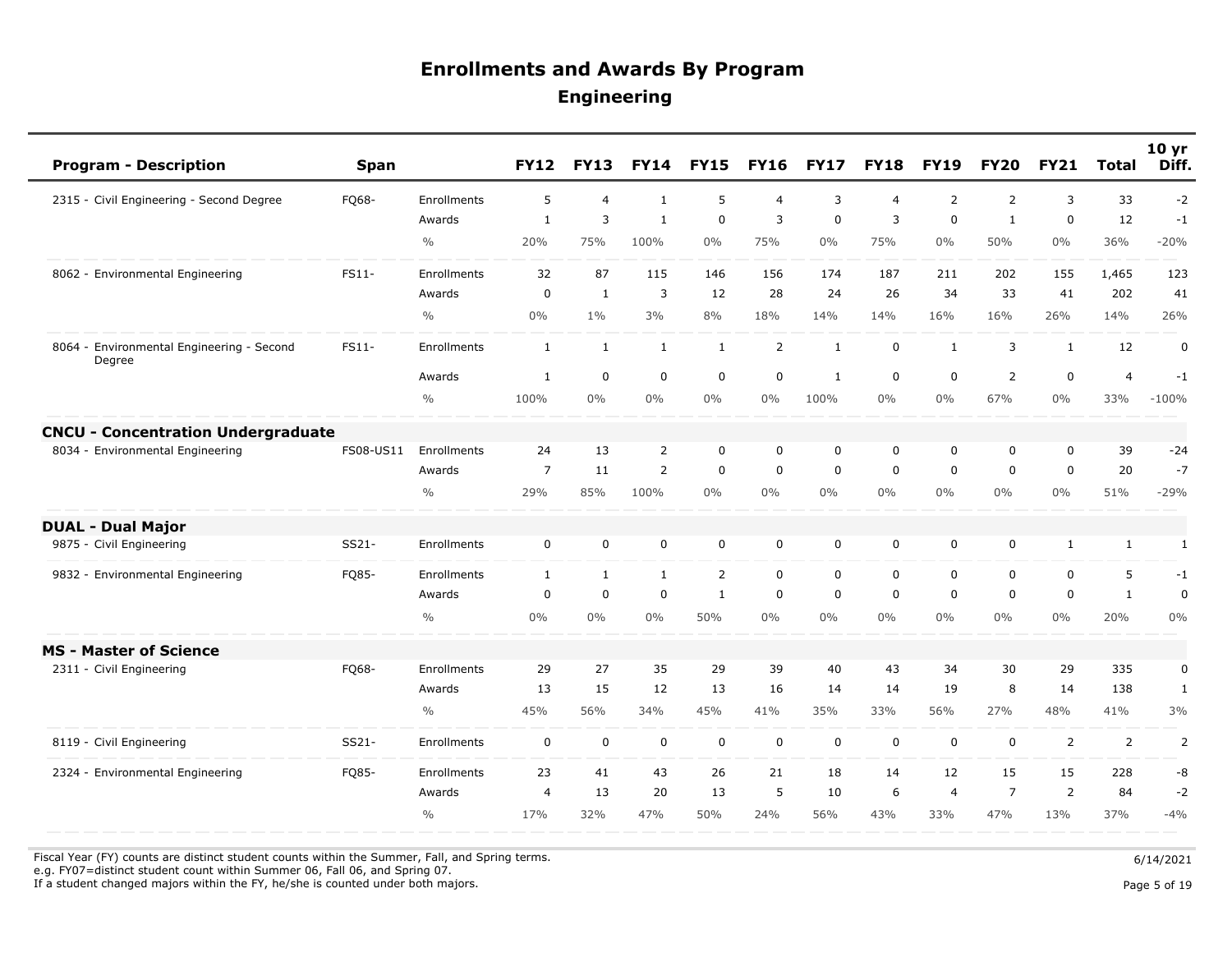| <b>Program - Description</b>               | <b>Span</b>  |               | <b>FY12</b> | <b>FY13</b>    | <b>FY14</b>    | <b>FY15</b>    | <b>FY16</b>    | <b>FY17</b>    | <b>FY18</b>    | <b>FY19</b>    | <b>FY20</b>    | <b>FY21</b>    | Total | 10 <sub>yr</sub><br>Diff. |
|--------------------------------------------|--------------|---------------|-------------|----------------|----------------|----------------|----------------|----------------|----------------|----------------|----------------|----------------|-------|---------------------------|
| <b>NOGR - No Degree - Graduate</b>         |              |               |             |                |                |                |                |                |                |                |                |                |       |                           |
| 8045 - Linked BS/MS CE/Envir Egr Trck      | FS09-SS20    | Enrollments   | $\mathbf 0$ | 1              | $\overline{4}$ | 4              | $\overline{4}$ | $\overline{4}$ | $\mathbf{1}$   | $\mathbf{1}$   | 5              | $\overline{4}$ | 28    | 4                         |
| 8044 - Linked BS/MS Civil Engr Track       | FS09-SS20    | Enrollments   | 6           | $\overline{3}$ | 9              | $\overline{7}$ | 9              | 11             | 11             | $\overline{7}$ | 11             | 9              | 83    | 3                         |
| <b>NOUN - No Degree - Undergraduate</b>    |              |               |             |                |                |                |                |                |                |                |                |                |       |                           |
| 8109 - Civil Engineering Preference        | <b>FS20-</b> | Enrollments   | $\mathbf 0$ | $\mathbf 0$    | $\mathbf 0$    | $\mathbf 0$    | $\mathbf 0$    | 0              | $\mathbf 0$    | $\mathbf 0$    | 0              | 141            | 141   | 141                       |
| 8117 - Environmental Engin Preference      | <b>FS20-</b> | Enrollments   | $\mathbf 0$ | $\mathbf 0$    | $\mathbf 0$    | $\mathbf 0$    | $\mathsf{O}$   | $\mathbf 0$    | $\mathbf 0$    | $\mathbf 0$    | $\mathbf 0$    | 82             | 82    | 82                        |
| <b>PHD - Doctor of Philosophy</b>          |              |               |             |                |                |                |                |                |                |                |                |                |       |                           |
| 2312 - Civil Engineering                   | FQ68-        | Enrollments   | 31          | 34             | 36             | 33             | 40             | 45             | 51             | 59             | 75             | 65             | 469   | 34                        |
|                                            |              | Awards        | 5           | 5              | $\overline{7}$ | 8              | 5              | $\overline{a}$ | 5              | 5              | 14             | $\overline{7}$ | 65    | $\overline{2}$            |
|                                            |              | $\frac{0}{0}$ | 16%         | 15%            | 19%            | 24%            | 13%            | 9%             | 10%            | 8%             | 19%            | 11%            | 14%   | $-5%$                     |
| 2326 - Environmental Engineering           | FQ85-        | Enrollments   | 18          | 17             | 18             | 18             | 18             | 19             | 21             | 18             | 17             | 15             | 179   | $-3$                      |
|                                            |              | Awards        | 2           | 3              | $\mathbf{1}$   | $\overline{4}$ | $\overline{4}$ | 3              | $\overline{4}$ | 5              | $\mathbf{1}$   | $\overline{4}$ | 31    | $\overline{2}$            |
|                                            |              | $\frac{0}{0}$ | 11%         | 18%            | 6%             | 22%            | 22%            | 16%            | 19%            | 28%            | 6%             | 27%            | 17%   | 16%                       |
| Computational Math, Sci, Engineering       |              |               |             |                |                |                |                |                |                |                |                |                |       |                           |
| <b>DUAL - Dual Major</b>                   |              |               |             |                |                |                |                |                |                |                |                |                |       |                           |
| 9860 - Computational Math, Sci, Engr       | US17-        | Enrollments   | 0           | $\mathbf 0$    | $\mathbf 0$    | 0              | $\mathbf 0$    | $\mathbf 0$    | 17             | 28             | 37             | 51             | 133   | 51                        |
|                                            |              | Awards        | $\mathbf 0$ | $\mathbf 0$    | $\mathbf 0$    | $\mathbf 0$    | $\mathbf 0$    | $\mathbf 0$    | 3              | 1              | $\overline{7}$ | $\overline{4}$ | 15    | 4                         |
|                                            |              | $\frac{0}{0}$ | $0\%$       | $0\%$          | $0\%$          | $0\%$          | $0\%$          | $0\%$          | 18%            | 4%             | 19%            | 8%             | 11%   | 8%                        |
| <b>GRC2 - Graduate Certificate Program</b> |              |               |             |                |                |                |                |                |                |                |                |                |       |                           |
| 8086 - Computational Modeling              | <b>US17-</b> | Enrollments   | $\mathbf 0$ | $\mathbf 0$    | $\mathbf 0$    | $\mathbf 0$    | 0              | $\mathbf 0$    | 22             | 21             | 15             | $\overline{7}$ | 65    | $\overline{7}$            |
|                                            |              | Awards        | $\mathbf 0$ | $\mathbf 0$    | $\mathbf 0$    | $\mathbf 0$    | $\mathbf 0$    | $\mathbf 0$    | 11             | 12             | 10             | 5              | 38    | 5                         |
|                                            |              | $\frac{0}{0}$ | $0\%$       | $0\%$          | $0\%$          | $0\%$          | $0\%$          | $0\%$          | 50%            | 57%            | 67%            | 71%            | 58%   | 71%                       |
| 8087 - High-Performance Computing          | US17-        | Enrollments   | $\mathbf 0$ | $\mathbf 0$    | $\mathbf 0$    | $\mathbf 0$    | $\mathbf 0$    | $\mathbf 0$    | 11             | 9              | $\overline{7}$ | 3              | 30    | 3                         |
|                                            |              | Awards        | $\mathbf 0$ | $\mathbf 0$    | $\mathbf 0$    | $\mathbf 0$    | $\mathbf 0$    | $\mathbf 0$    | $\overline{7}$ | 3              | $\overline{4}$ | 3              | 17    | 3                         |
|                                            |              | $\frac{0}{0}$ | 0%          | $0\%$          | $0\%$          | $0\%$          | $0\%$          | $0\%$          | 64%            | 33%            | 57%            | 100%           | 57%   | 100%                      |

Fiscal Year (FY) counts are distinct student counts within the Summer, Fall, and Spring terms.  $6/14/2021$ 

e.g. FY07=distinct student count within Summer 06, Fall 06, and Spring 07.

If a student changed majors within the FY, he/she is counted under both majors. Page 6 of 19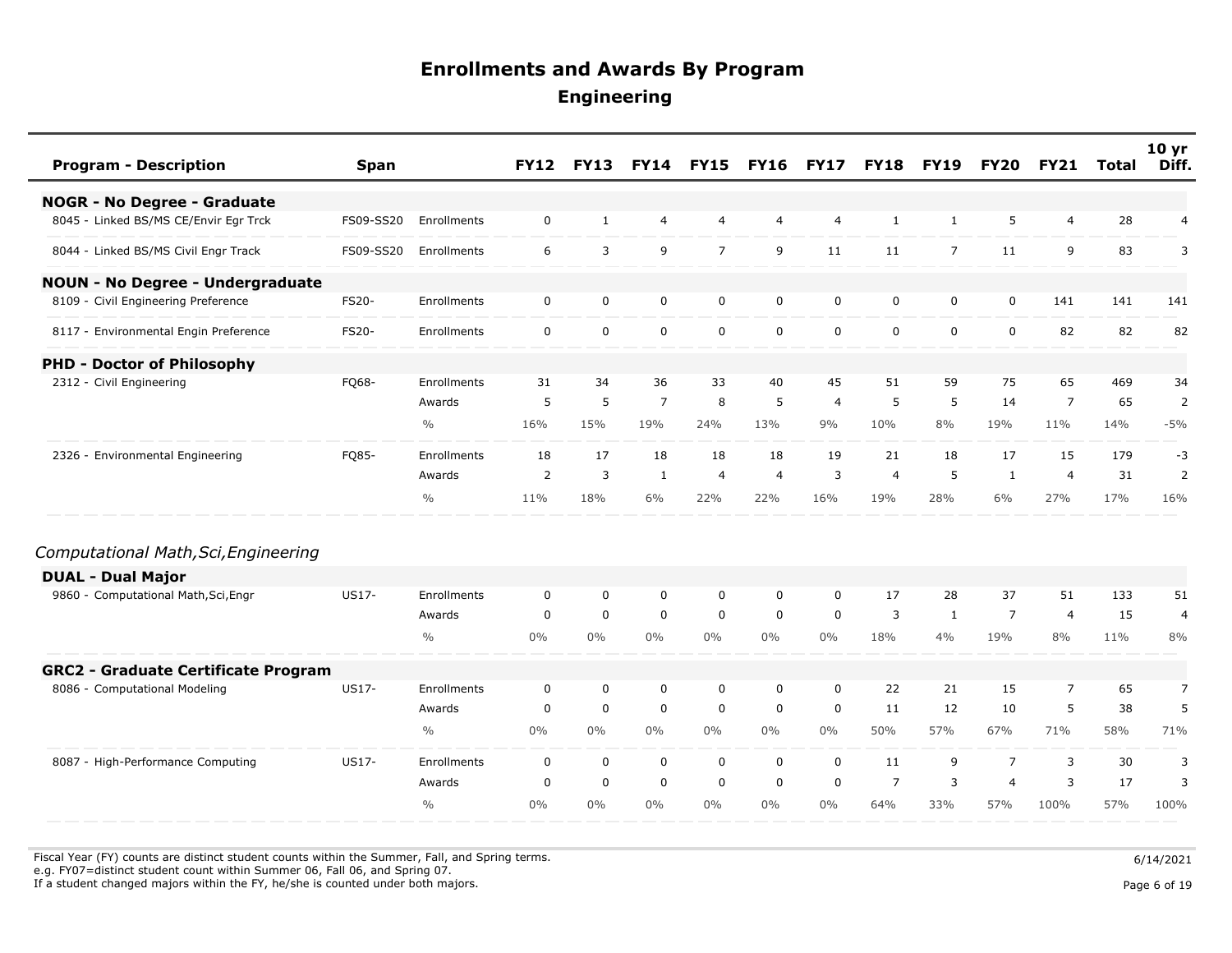| <b>Program - Description</b>                         | <b>Span</b>  |               | <b>FY12</b> | <b>FY13</b>    | <b>FY14</b> | <b>FY15</b>  | <b>FY16</b>  | <b>FY17</b> | <b>FY18</b> | <b>FY19</b>    | <b>FY20</b>    | <b>FY21</b> | <b>Total</b>   | 10 <sub>yr</sub><br>Diff. |
|------------------------------------------------------|--------------|---------------|-------------|----------------|-------------|--------------|--------------|-------------|-------------|----------------|----------------|-------------|----------------|---------------------------|
| <b>MS - Master of Science</b>                        |              |               |             |                |             |              |              |             |             |                |                |             |                |                           |
| 8084 - Computational Math, Sci, Engr                 | US17-        | Enrollments   | 0           | $\mathbf 0$    | 0           | $\mathbf 0$  | 0            | $\mathbf 0$ | 0           | $\overline{2}$ | $\overline{2}$ | 4           | 8              | 4                         |
|                                                      |              | Awards        | $\mathbf 0$ | $\mathbf 0$    | $\pmb{0}$   | $\mathbf 0$  | $\mathbf 0$  | $\mathbf 0$ | 0           | $\mathbf{1}$   | 3              | 3           | $\overline{7}$ | 3                         |
|                                                      |              | $\frac{0}{0}$ | 0%          | $0\%$          | 0%          | $0\%$        | $0\%$        | $0\%$       | $0\%$       | 50%            | 150%           | 75%         | 88%            | 75%                       |
| <b>PHD - Doctor of Philosophy</b>                    |              |               |             |                |             |              |              |             |             |                |                |             |                |                           |
| 8085 - Computational Math, Sci, Engr                 | <b>US17-</b> | Enrollments   | 0           | 0              | 0           | 0            | 0            | $\mathbf 0$ | 27          | 39             | 41             | 50          | 157            | 50                        |
|                                                      |              | Awards        | $\Omega$    | $\mathbf 0$    | 0           | $\mathbf 0$  | $\mathbf 0$  | $\mathbf 0$ | 1           | $\mathbf{1}$   | 0              | $\mathbf 0$ | $\overline{2}$ | 0                         |
|                                                      |              | $\frac{0}{0}$ | $0\%$       | $0\%$          | 0%          | $0\%$        | $0\%$        | $0\%$       | 4%          | 3%             | $0\%$          | $0\%$       | $1\%$          | $0\%$                     |
| Computer Science & Engineering                       |              |               |             |                |             |              |              |             |             |                |                |             |                |                           |
| <b>ADDU - Additional Major Undergraduate</b>         |              |               |             |                |             |              |              |             |             |                |                |             |                |                           |
| 8097 - Computational Data Science                    | FS19-        | Enrollments   |             |                |             |              |              |             |             |                |                |             |                | $\pmb{0}$                 |
| 2338 - Computer Science                              | FQ68-        | Enrollments   | 0           | 0              | 0           | 1            | $\mathbf{1}$ | 1           | 1           | $\overline{2}$ | $\mathbf{1}$   | 1           | 8              | 1                         |
|                                                      |              | Awards        | 0           | $\mathbf 0$    | $\mathbf 0$ | $\mathbf 0$  | $\mathbf 0$  | 0           | $\mathbf 0$ | $\Omega$       | 0              | 1           | $\mathbf{1}$   | 1                         |
|                                                      |              | $\frac{0}{0}$ | 0%          | $0\%$          | 0%          | 0%           | $0\%$        | 0%          | $0\%$       | $0\%$          | 0%             | 100%        | 13%            | 100%                      |
| <b>BS - Bachelor of Science</b>                      |              |               |             |                |             |              |              |             |             |                |                |             |                |                           |
| 8096 - Computational Data Science                    | FS19-        | Enrollments   | 0           | $\mathbf 0$    | $\mathbf 0$ | $\mathbf 0$  | 0            | $\mathbf 0$ | 0           | $\mathbf 0$    | 24             | 23          | 47             | 23                        |
| 8098 - Computational Data Science - Second<br>Degree | FS19-        | Enrollments   |             |                |             |              |              |             |             |                |                |             |                | 0                         |
| 2337 - Computer Science                              | FQ68-        | Enrollments   | 482         | 568            | 666         | 825          | 1,003        | 1,210       | 1,366       | 1,542          | 1,649          | 1,090       | 10,401         | 608                       |
|                                                      |              | Awards        | 74          | 76             | 78          | 96           | 119          | 152         | 204         | 230            | 260            | 263         | 1,552          | 189                       |
|                                                      |              | $\frac{0}{0}$ | 15%         | 13%            | 12%         | 12%          | 12%          | 13%         | 15%         | 15%            | 16%            | 24%         | 15%            | 9%                        |
| 2339 - Computer Science - Second Degree              | FQ68-        | Enrollments   | 10          | 11             | 12          | 12           | 11           | 13          | 12          | 16             | 19             | 17          | 133            | $\overline{7}$            |
|                                                      |              | Awards        | 3           | $\overline{4}$ | 3           | $\mathbf{1}$ | 3            | 2           | 3           | 5              | 6              | 2           | 32             | $-1$                      |
|                                                      |              | $\frac{0}{0}$ | 30%         | 36%            | 25%         | 8%           | 27%          | 15%         | 25%         | 31%            | 32%            | 12%         | 24%            | $-18%$                    |

Fiscal Year (FY) counts are distinct student counts within the Summer, Fall, and Spring terms.  $6/14/2021$  e.g. FY07=distinct student count within Summer 06, Fall 06, and Spring 07. If a student changed majors within the FY, he/she is counted under both majors. Page 7 of 19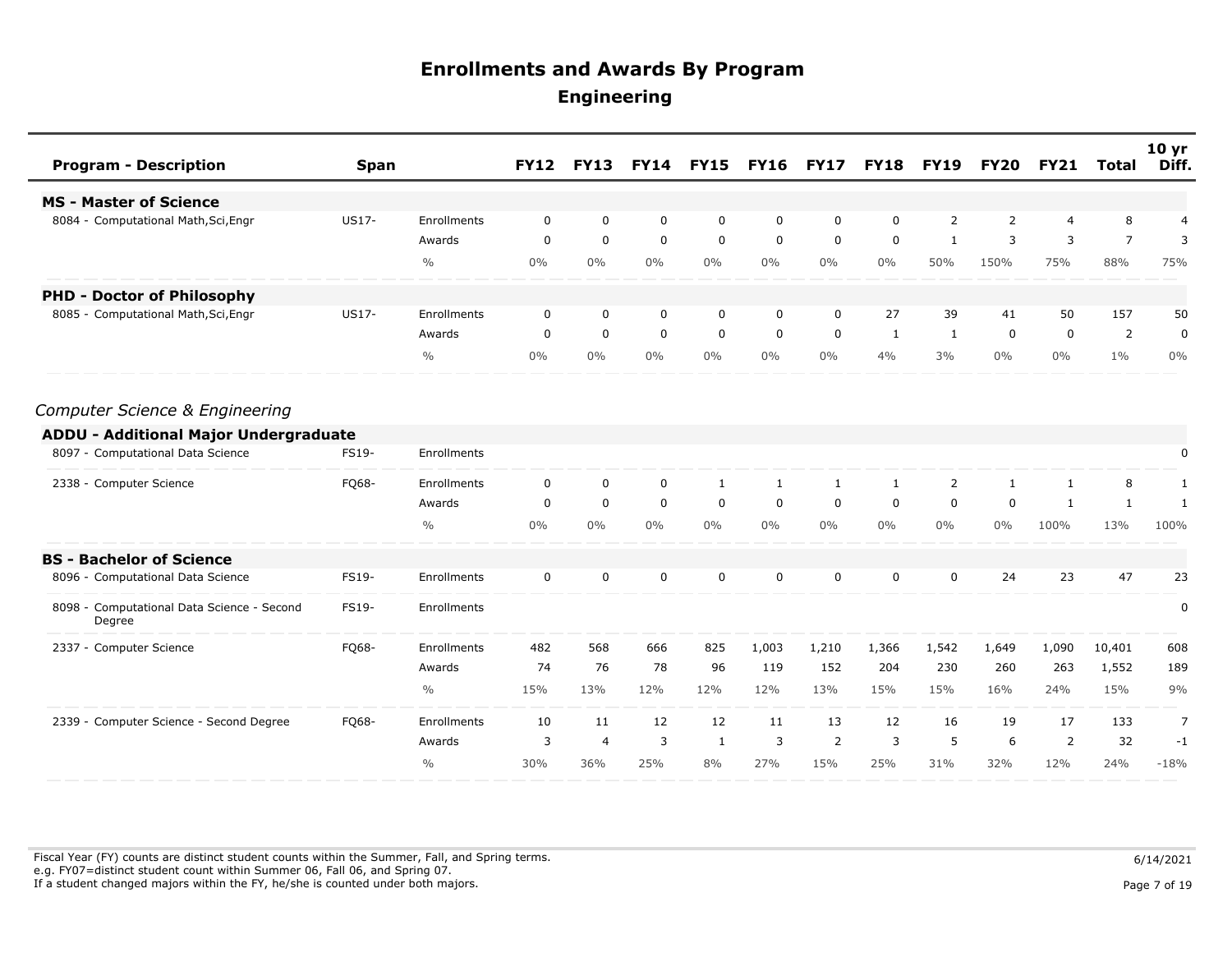| <b>Program - Description</b>                 | <b>Span</b>  |               | <b>FY12</b>    | <b>FY13</b>  | <b>FY14</b>  | <b>FY15</b>    | <b>FY16</b>  | <b>FY17</b>    | <b>FY18</b>  | <b>FY19</b>  | <b>FY20</b>  | <b>FY21</b>    | <b>Total</b> | 10 <sub>yr</sub><br>Diff. |
|----------------------------------------------|--------------|---------------|----------------|--------------|--------------|----------------|--------------|----------------|--------------|--------------|--------------|----------------|--------------|---------------------------|
| <b>DUAL - Dual Major</b>                     |              |               |                |              |              |                |              |                |              |              |              |                |              |                           |
| 9853 - Computer Science                      | FQ69-        | Enrollments   | $\mathbf 0$    | $\mathbf{1}$ | $\mathbf{1}$ | 1              | $\mathbf{1}$ | $\mathbf{1}$   | $\mathbf{1}$ | $\Omega$     | $\mathbf{1}$ | $\overline{2}$ | 9            | 2                         |
|                                              |              | Awards        | $\Omega$       | $\Omega$     | $\Omega$     | $\Omega$       | $\Omega$     | $\Omega$       | $\mathbf{1}$ | $\Omega$     | $\Omega$     | $\mathbf{0}$   | $\mathbf{1}$ | $\mathbf 0$               |
|                                              |              | $\frac{0}{0}$ | $0\%$          | $0\%$        | $0\%$        | $0\%$          | $0\%$        | $0\%$          | 100%         | $0\%$        | $0\%$        | $0\%$          | 11%          | $0\%$                     |
| <b>MNEL - Teaching Mnr Elem Endorsement</b>  |              |               |                |              |              |                |              |                |              |              |              |                |              |                           |
| 2452 - Computer Science                      | FS92-SS17    | Enrollments   | $\mathbf{1}$   | $\mathbf 0$  | $\mathbf 0$  | $\mathbf 0$    | $\mathbf 0$  | $\mathbf 0$    | 0            | 0            | 0            | $\mathbf 0$    | $\mathbf{1}$ | $-1$                      |
| <b>MNSE - Teaching Minor Sec Endorsement</b> |              |               |                |              |              |                |              |                |              |              |              |                |              |                           |
| 2345 - Computer Science                      | FQ68-FS17    | Enrollments   | $\overline{7}$ | 5            | 4            | $\overline{2}$ | 3            | $\overline{4}$ | 3            | $\mathbf{1}$ | 0            | $\mathbf 0$    | 29           | $-7$                      |
| <b>MNUN - Minor Undergraduate</b>            |              |               |                |              |              |                |              |                |              |              |              |                |              |                           |
| 8042 - Computer Science                      | <b>US09-</b> | Enrollments   | 34             | 38           | 38           | 60             | 70           | 86             | 98           | 125          | 119          | 137            | 805          | 103                       |
|                                              |              | Awards        | 11             | 18           | 14           | 19             | 36           | 36             | 45           | 46           | 62           | 51             | 338          | 40                        |
|                                              |              | $\frac{0}{0}$ | 32%            | 47%          | 37%          | 32%            | 51%          | 42%            | 46%          | 37%          | 52%          | 37%            | 42%          | 5%                        |
| <b>MS - Master of Science</b>                |              |               |                |              |              |                |              |                |              |              |              |                |              |                           |
| 2335 - Computer Science                      | FQ69-        | Enrollments   | 55             | 42           | 51           | 51             | 54           | 48             | 59           | 74           | 67           | 80             | 581          | 25                        |
|                                              |              | Awards        | 25             | 13           | 20           | 12             | 24           | 16             | 17           | 28           | 31           | 25             | 211          | $\mathbf 0$               |
|                                              |              | $\frac{0}{0}$ | 45%            | 31%          | 39%          | 24%            | 44%          | 33%            | 29%          | 38%          | 46%          | 31%            | 36%          | $-14%$                    |
| NOGR - No Degree - Graduate                  |              |               |                |              |              |                |              |                |              |              |              |                |              |                           |
| 8060 - Linked BS/MS Cmptr E/Cmptr Sci        | US11-        | Enrollments   | $\mathbf 0$    | $\mathbf 0$  | $\mathbf 0$  | $\mathbf 0$    | $\mathbf 0$  | $\mathbf 0$    | 0            | 3            | 5            | $\overline{4}$ | 12           | 4                         |
| 8046 - Linked BS/MS Computer Sci Trck        | <b>FS09-</b> | Enrollments   | $\mathbf{1}$   | $\mathbf{1}$ | 3            | $\overline{4}$ | 8            | 11             | 20           | 28           | 20           | 11             | 107          | 10                        |
| <b>NOUN - No Degree - Undergraduate</b>      |              |               |                |              |              |                |              |                |              |              |              |                |              |                           |
| 8118 - Computation Data Sci Preferenc        | FS20-        | Enrollments   | $\mathbf 0$    | $\mathbf 0$  | $\mathbf 0$  | $\mathbf 0$    | $\mathbf 0$  | $\mathbf 0$    | $\mathbf 0$  | 0            | 0            | 22             | 22           | 22                        |
| 8110 - Computer Science Preference           | <b>FS20-</b> | Enrollments   | $\mathbf{0}$   | $\mathbf 0$  | $\mathbf 0$  | $\mathbf 0$    | $\mathbf 0$  | $\Omega$       | $\mathbf 0$  | $\mathbf 0$  | 0            | 698            | 698          | 698                       |
| <b>PHD - Doctor of Philosophy</b>            |              |               |                |              |              |                |              |                |              |              |              |                |              |                           |
| 2336 - Computer Science                      | FQ69-        | Enrollments   | 106            | 116          | 103          | 103            | 99           | 114            | 127          | 122          | 139          | 153            | 1,182        | 47                        |
|                                              |              | Awards        | 13             | 13           | 15           | 21             | 11           | 11             | 22           | 11           | 14           | 17             | 148          | $\overline{4}$            |
|                                              |              | $\frac{0}{0}$ | 12%            | 11%          | 15%          | 20%            | 11%          | 10%            | 17%          | 9%           | 10%          | 11%            | 13%          | $-1\%$                    |

Fiscal Year (FY) counts are distinct student counts within the Summer, Fall, and Spring terms.  $6/14/2021$ 

e.g. FY07=distinct student count within Summer 06, Fall 06, and Spring 07.

If a student changed majors within the FY, he/she is counted under both majors. Page 8 of 19

Page 8 of 19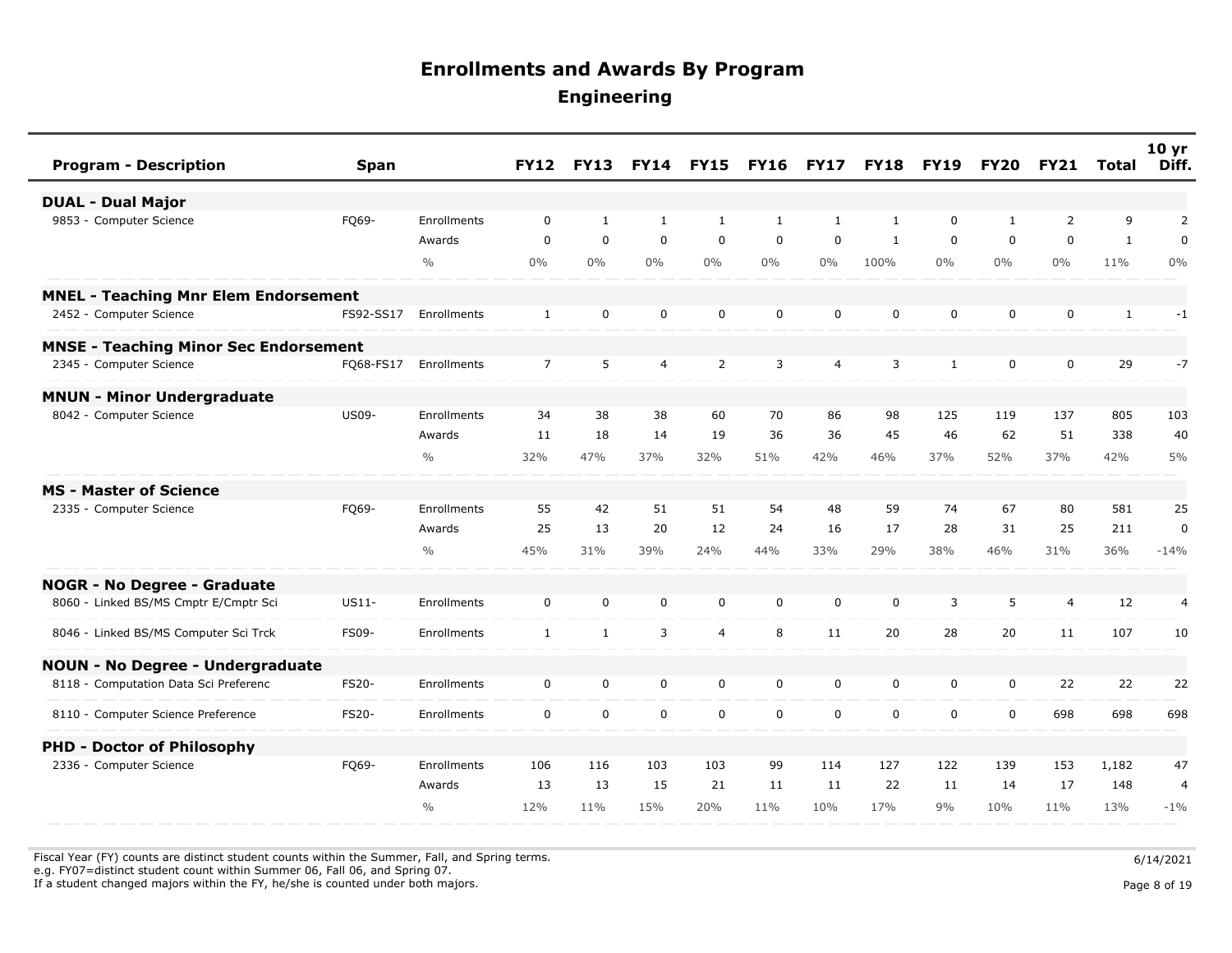| <b>Program - Description</b>                  | <b>Span</b> |               | <b>FY12</b>    | <b>FY13</b>    | <b>FY14</b>    | <b>FY15</b>    | <b>FY16</b>    | <b>FY17</b>    | <b>FY18</b>    | <b>FY19</b>    | <b>FY20</b>  | <b>FY21</b>    | <b>Total</b> | 10 yr<br>Diff. |
|-----------------------------------------------|-------------|---------------|----------------|----------------|----------------|----------------|----------------|----------------|----------------|----------------|--------------|----------------|--------------|----------------|
|                                               |             |               |                |                |                |                |                |                |                |                |              |                |              |                |
| <b>Electrical and Computer Engineering</b>    |             |               |                |                |                |                |                |                |                |                |              |                |              |                |
| ADDU - Additional Major Undergraduate         |             |               |                |                |                |                |                |                |                |                |              |                |              |                |
| 2355 - Computer Engineering                   | WQ89-       | Enrollments   | $\mathbf{1}$   | -1             | $\mathbf{1}$   | 6              | 3              | 3              | $\overline{7}$ | 10             | 8            | 8              | 48           | $\overline{7}$ |
|                                               |             | Awards        | $\mathbf{1}$   | $\mathbf 0$    | $\mathbf 0$    | 3              | 0              | $\mathbf 0$    | 0              | 3              | 3            | $\overline{2}$ | 12           | $\mathbf{1}$   |
|                                               |             | $\frac{0}{0}$ | 100%           | $0\%$          | $0\%$          | 50%            | $0\%$          | $0\%$          | 0%             | 30%            | 38%          | 25%            | 25%          | $-75%$         |
| 2351 - Electrical Engineering                 | FQ68-       | Enrollments   | 3              | 3              | $\mathbf{1}$   | $\overline{2}$ | 3              | $\overline{4}$ | 8              | 8              | 8            | $\overline{7}$ | 47           | $\overline{4}$ |
|                                               |             | Awards        | $\Omega$       | $\overline{2}$ | $\Omega$       | $\Omega$       | $\Omega$       | $\mathbf 0$    | $\Omega$       | $\mathbf{1}$   | 5            | $\overline{2}$ | 10           | 2              |
|                                               |             | $\frac{0}{0}$ | 0%             | 67%            | $0\%$          | $0\%$          | 0%             | $0\%$          | 0%             | 13%            | 63%          | 29%            | 21%          | 29%            |
| <b>BS - Bachelor of Science</b>               |             |               |                |                |                |                |                |                |                |                |              |                |              |                |
| 2354 - Computer Engineering                   | WQ89-       | Enrollments   | 227            | 230            | 278            | 331            | 353            | 366            | 374            | 395            | 357          | 222            | 3,133        | -5             |
|                                               |             | Awards        | 25             | 22             | 29             | 22             | 39             | 40             | 45             | 58             | 63           | 61             | 404          | 36             |
|                                               |             | $\frac{0}{0}$ | 11%            | 10%            | 10%            | 7%             | 11%            | 11%            | 12%            | 15%            | 18%          | 27%            | 13%          | 16%            |
| 2356 - Computer Engineering - Second Degree   | WQ89-       | Enrollments   | $\overline{7}$ | 8              | 6              | 10             | 5              | 3              | 2              | 3              | 2            | 3              | 49           | $-4$           |
|                                               |             | Awards        | 0              | 2              | $\mathbf 0$    | 3              | 2              | 2              | $\mathbf{1}$   | $\mathbf{1}$   | $\mathbf{1}$ | $\mathbf 0$    | 12           | 0              |
|                                               |             | $\frac{0}{0}$ | 0%             | 25%            | $0\%$          | 30%            | 40%            | 67%            | 50%            | 33%            | 50%          | 0%             | 24%          | 0%             |
| 2350 - Electrical Engineering                 | FQ68-       | Enrollments   | 417            | 440            | 477            | 504            | 497            | 486            | 500            | 520            | 544          | 406            | 4,791        | $-11$          |
|                                               |             | Awards        | 52             | 79             | 62             | 97             | 87             | 79             | 94             | 107            | 95           | 99             | 851          | 47             |
|                                               |             | $\frac{0}{0}$ | 12%            | 18%            | 13%            | 19%            | 18%            | 16%            | 19%            | 21%            | 17%          | 24%            | 18%          | 12%            |
| 2352 - Electrical Engineering - Second Degree | FQ68-       | Enrollments   | 6              | 9              | 10             | 9              | 8              | 5              | $\overline{7}$ | $\overline{4}$ | $\mathbf{1}$ | $\mathbf 0$    | 59           | -6             |
|                                               |             | Awards        | 0              | $\mathbf{1}$   | 1              | $\overline{2}$ | $\overline{2}$ | 1              | 3              | 3              | $\mathbf 0$  | $\mathbf 0$    | 13           | $\pmb{0}$      |
|                                               |             | $\frac{0}{0}$ | 0%             | 11%            | 10%            | 22%            | 25%            | 20%            | 43%            | 75%            | $0\%$        | 0%             | 22%          | 0%             |
| <b>CNCU - Concentration Undergraduate</b>     |             |               |                |                |                |                |                |                |                |                |              |                |              |                |
| 8049 - Biomedical Engineering                 | FS09-       | Enrollments   | 5              | $\overline{7}$ | $\overline{7}$ | 6              | 11             | 5              | 6              | 11             | 10           | 6              | 74           | $\mathbf{1}$   |
|                                               |             | Awards        | $\Omega$       | 3              | 3              | 3              | $\overline{7}$ | $\mathbf{1}$   | 4              | 5              | 5            | 3              | 34           | 3              |
|                                               |             | 0/0           | $0\%$          | 43%            | 43%            | 50%            | 64%            | 20%            | 67%            | 45%            | 50%          | 50%            | 46%          | 50%            |

Fiscal Year (FY) counts are distinct student counts within the Summer, Fall, and Spring terms.  $6/14/2021$  e.g. FY07=distinct student count within Summer 06, Fall 06, and Spring 07. If a student changed majors within the FY, he/she is counted under both majors. Page 9 of 19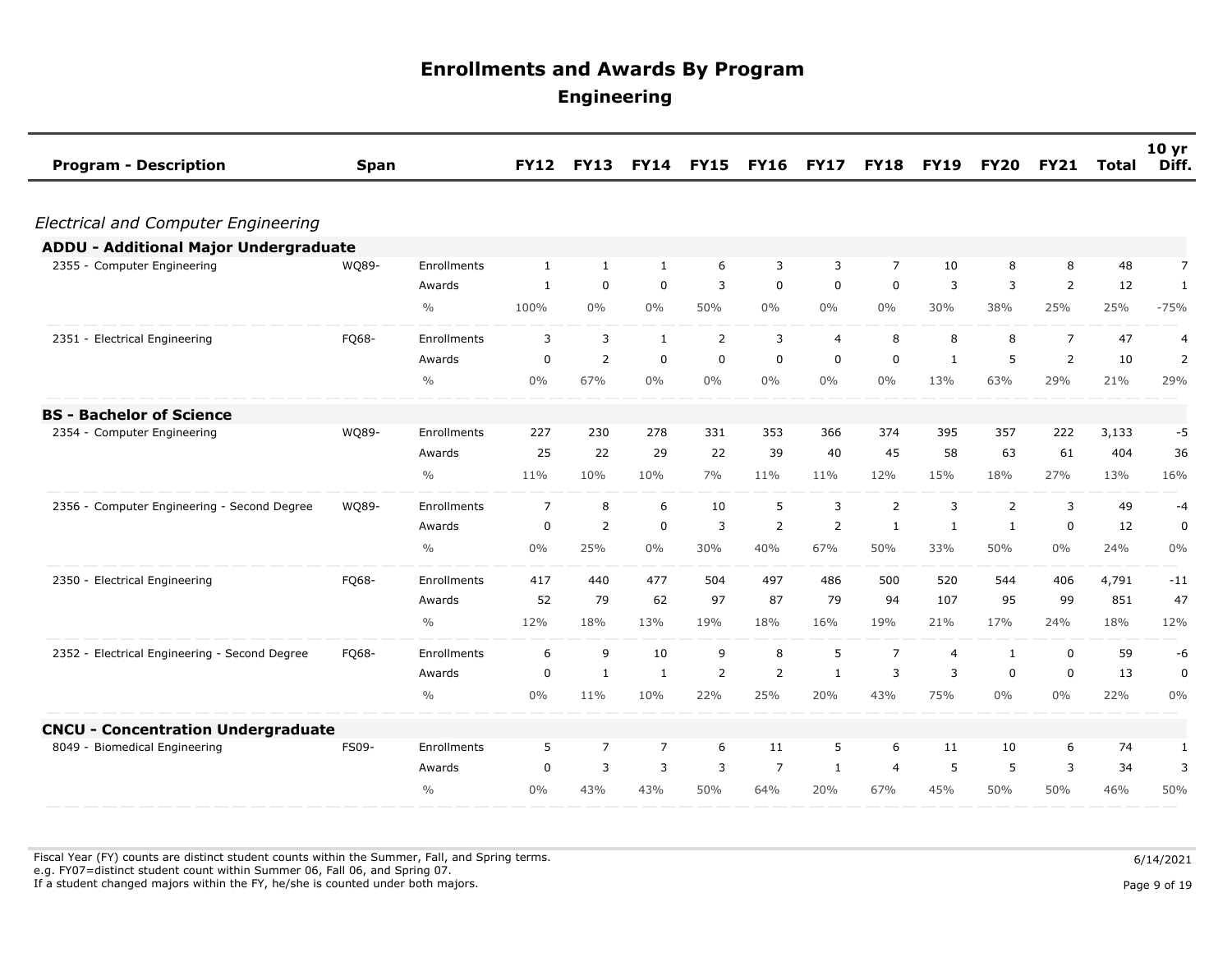| <b>Program - Description</b>            | <b>Span</b>  |               | <b>FY12</b>  | <b>FY13</b>    | <b>FY14</b>      | <b>FY15</b>  | <b>FY16</b>    | <b>FY17</b>    | <b>FY18</b>    | <b>FY19</b>    | <b>FY20</b>    | <b>FY21</b>    | Total          | 10 <sub>yr</sub><br>Diff. |
|-----------------------------------------|--------------|---------------|--------------|----------------|------------------|--------------|----------------|----------------|----------------|----------------|----------------|----------------|----------------|---------------------------|
| 8069 - Biomedical Engineering           | FS13-        | Enrollments   | $\mathbf 0$  | $\mathbf 0$    | $\mathbf 0$      | $\mathbf 0$  | $\overline{2}$ | 2              | 1              | 1              | 0              | 3              | 9              | 3                         |
|                                         |              | Awards        | $\mathbf 0$  | $\mathbf 0$    | $\mathbf 0$      | $\mathbf 0$  | $\mathbf 0$    | $\mathbf 0$    | $\mathbf 0$    | $\mathbf 0$    | 0              | $\overline{2}$ | $\overline{2}$ | $\overline{2}$            |
|                                         |              | $\frac{0}{0}$ | $0\%$        | $0\%$          | $0\%$            | $0\%$        | $0\%$          | $0\%$          | $0\%$          | $0\%$          | $0\%$          | 67%            | 22%            | 67%                       |
| <b>DUAL - Dual Major</b>                |              |               |              |                |                  |              |                |                |                |                |                |                |                |                           |
| 9867 - Electr & Computer Engineering    | <b>US19-</b> | Enrollments   | $\mathbf 0$  | $\mathbf 0$    | $\mathbf 0$      | $\mathbf 0$  | $\mathbf 0$    | $\mathbf 0$    | $\mathbf 0$    | $\mathbf 0$    | 0              | $\mathbf{1}$   | $\mathbf{1}$   | 1                         |
| 9844 - Electrical Engineering           | FQ68-SS19    | Enrollments   | $\mathbf{1}$ | $\overline{4}$ | 4                | 4            | $\overline{4}$ | $\overline{2}$ | $\overline{2}$ | $\mathbf 0$    | $\mathbf{1}$   | $\mathbf{1}$   | 23             | 0                         |
|                                         |              | Awards        | $\mathbf 0$  | $\mathbf 0$    | $\mathbf 0$      | $\mathbf 0$  | $\mathbf{1}$   | $\mathbf 0$    | 3              | $\mathbf{1}$   | $\mathbf 0$    | $\mathbf{1}$   | 6              | $\mathbf{1}$              |
|                                         |              | $\frac{0}{0}$ | $0\%$        | $0\%$          | $0\%$            | $0\%$        | 25%            | $0\%$          | 150%           | $0\%$          | $0\%$          | 100%           | 26%            | 100%                      |
| <b>MS - Master of Science</b>           |              |               |              |                |                  |              |                |                |                |                |                |                |                |                           |
| 8093 - Electr & Computer Engineering    | <b>US19-</b> | Enrollments   | $\mathbf 0$  | $\mathbf 0$    | $\mathbf 0$      | $\mathbf 0$  | $\mathbf 0$    | $\mathbf 0$    | $\mathbf 0$    | $\mathbf 0$    | 36             | 48             | 84             | 48                        |
|                                         |              | Awards        | $\mathbf 0$  | $\mathbf 0$    | $\mathbf 0$      | $\mathbf 0$  | 0              | $\mathbf 0$    | $\mathbf 0$    | $\mathbf 0$    | 8              | 13             | 21             | 13                        |
|                                         |              | $\frac{0}{0}$ | $0\%$        | $0\%$          | $0\%$            | $0\%$        | $0\%$          | $0\%$          | $0\%$          | $0\%$          | 22%            | 27%            | 25%            | 27%                       |
| 8094 - Electr & Computer Engineering    | <b>US19-</b> | Enrollments   | $\mathbf 0$  | $\mathbf 0$    | $\mathbf 0$      | $\mathbf 0$  | $\mathbf 0$    | $\mathbf 0$    | $\mathbf 0$    | $\mathbf 0$    | 11             | 30             | 41             | 30                        |
| 2348 - Electrical Engineering           | FQ68-SS19    | Enrollments   | 82           | 82             | 76               | 71           | 55             | 49             | 65             | 76             | 48             | 12             | 616            | $-70$                     |
|                                         |              | Awards        | 25           | 31             | 29               | 24           | 27             | 18             | 16             | 23             | 32             | $\overline{7}$ | 232            | $-18$                     |
|                                         |              | $\frac{0}{0}$ | 30%          | 38%            | 38%              | 34%          | 49%            | 37%            | 25%            | 30%            | 67%            | 58%            | 38%            | 28%                       |
| 8091 - Electrical Engineering           | SS19-SS19    | Enrollments   |              |                |                  |              |                |                |                |                |                |                |                | 0                         |
| <b>NOGR - No Degree - Graduate</b>      |              |               |              |                |                  |              |                |                |                |                |                |                |                |                           |
| 9869 - Link BS/MS CmptrE/EICSE Eg Trk   | <b>US19-</b> | Enrollments   |              |                |                  |              |                |                |                |                |                |                |                | $\mathbf 0$               |
| 8061 - Link BS/MS CmptrE/ElecEgr Trck   | US11-SS19    | Enrollments   | $\mathbf 0$  | $\mathbf 0$    | $\boldsymbol{0}$ | $\mathbf 0$  | $\mathsf{O}$   | $\mathbf{1}$   | $\mathbf{1}$   | $\overline{2}$ | $\overline{2}$ | $\mathbf{1}$   | $\overline{7}$ | $\mathbf{1}$              |
| 9870 - Linked BS/MS ElecE El&CSE Trck   | US19-        | Enrollments   | $\mathbf 0$  | $\mathbf 0$    | $\mathbf 0$      | $\mathbf 0$  | $\mathbf 0$    | $\mathbf 0$    | $\mathbf 0$    | $\mathbf 0$    | 3              | $\overline{2}$ | 5              | 2                         |
| 8047 - Linked BS/MS Electrical E Trck   | FS09-SS19    | Enrollments   | $\mathbf{1}$ | $\overline{2}$ | $\mathbf{1}$     | $\mathbf{1}$ | $\mathbf{1}$   | $\overline{2}$ | $\overline{2}$ | 3              | $\mathbf{1}$   | $\Omega$       | 14             | $-1$                      |
| <b>NOUN - No Degree - Undergraduate</b> |              |               |              |                |                  |              |                |                |                |                |                |                |                |                           |
| 8112 - Computer Engineer Preference     | <b>FS20-</b> | Enrollments   | $\mathbf 0$  | $\mathbf 0$    | $\mathbf 0$      | $\mathbf 0$  | $\mathbf 0$    | $\mathbf 0$    | $\mathbf 0$    | $\mathbf 0$    | 0              | 153            | 153            | 153                       |
| 8111 - Electrical Engineer Preference   | <b>FS20-</b> | Enrollments   | $\mathbf 0$  | $\mathbf 0$    | $\mathbf 0$      | $\mathbf 0$  | $\mathbf 0$    | $\mathbf 0$    | $\mathbf 0$    | $\mathbf 0$    | 0              | 195            | 195            | 195                       |

Fiscal Year (FY) counts are distinct student counts within the Summer, Fall, and Spring terms.  $6/14/2021$ e.g. FY07=distinct student count within Summer 06, Fall 06, and Spring 07.

If a student changed majors within the FY, he/she is counted under both majors. Page 10 of 19 and the student student changed majors within the FY, he/she is counted under both majors.

Page 10 of 19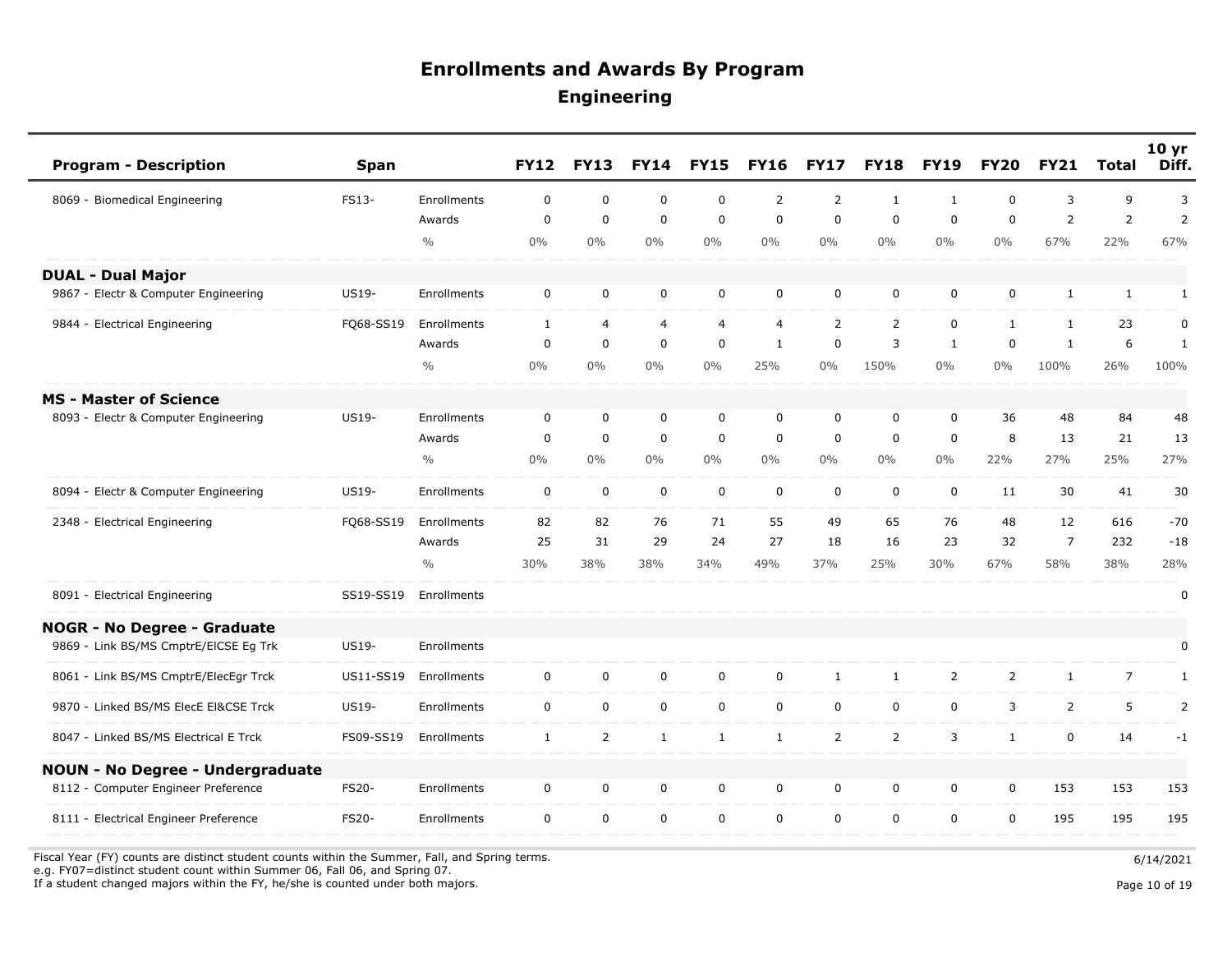| <b>Program - Description</b>                           | <b>Span</b>  |               | <b>FY12</b> | <b>FY13</b>    | <b>FY14</b>    | <b>FY15</b>    | <b>FY16</b>    | <b>FY17</b>    | <b>FY18</b>    | <b>FY19</b>  | <b>FY20</b> | <b>FY21</b> | Total          | 10 <sub>yr</sub><br>Diff. |
|--------------------------------------------------------|--------------|---------------|-------------|----------------|----------------|----------------|----------------|----------------|----------------|--------------|-------------|-------------|----------------|---------------------------|
| <b>PHD - Doctor of Philosophy</b>                      |              |               |             |                |                |                |                |                |                |              |             |             |                |                           |
| 8095 - Electr & Computer Engineering                   | <b>US19-</b> | Enrollments   | $\Omega$    | $\mathbf 0$    | $\mathbf 0$    | $\mathbf 0$    | $\mathbf 0$    | $\mathbf 0$    | $\mathbf 0$    | $\mathbf 0$  | 27          | 50          | 77             | 50                        |
|                                                        |              | Awards        | $\mathbf 0$ | $\mathbf 0$    | 0              | $\mathbf 0$    | 0              | $\mathbf 0$    | 0              | 0            | 0           | 1           | $\mathbf{1}$   | 1                         |
|                                                        |              | $\frac{0}{0}$ | $0\%$       | $0\%$          | $0\%$          | $0\%$          | $0\%$          | $0\%$          | $0\%$          | $0\%$        | $0\%$       | 2%          | $1\%$          | 2%                        |
| 2349 - Electrical Engineering                          | FQ68-SS19    | Enrollments   | 154         | 164            | 179            | 180            | 150            | 152            | 167            | 170          | 134         | 104         | 1,554          | $-50$                     |
|                                                        |              | Awards        | 15          | 19             | 19             | 34             | 19             | 24             | 22             | 24           | 24          | 23          | 223            | 8                         |
|                                                        |              | $\frac{0}{0}$ | 10%         | 12%            | 11%            | 19%            | 13%            | 16%            | 13%            | 14%          | 18%         | 22%         | 14%            | 12%                       |
| <b>Engineering Dean</b>                                |              |               |             |                |                |                |                |                |                |              |             |             |                |                           |
| ADDU - Additional Major Undergraduate                  |              |               |             |                |                |                |                |                |                |              |             |             |                |                           |
| 8012 - Applied Engineering Sciences                    | FS04-        | Enrollments   | $\mathbf 0$ | $\mathbf 0$    | $\mathbf 0$    | $\mathbf 0$    | $\overline{4}$ | $\overline{2}$ | $\mathbf{1}$   | $\mathbf{1}$ | $\mathbf 0$ | $\mathbf 0$ | 8              | $\mathbf 0$               |
| 2446 - Biosystems Engineering                          | FS95-        | Enrollments   |             |                |                |                |                |                |                |              |             |             |                | 0                         |
| <b>BS - Bachelor of Science</b>                        |              |               |             |                |                |                |                |                |                |              |             |             |                |                           |
| 8011 - Applied Engineering Sciences                    | FS04-        | Enrollments   | 197         | 232            | 279            | 347            | 416            | 456            | 478            | 484          | 478         | 311         | 3,678          | 114                       |
|                                                        |              | Awards        | 42          | 46             | 50             | 40             | 68             | 105            | 110            | 100          | 124         | 103         | 788            | 61                        |
|                                                        |              | $\frac{0}{0}$ | 21%         | 20%            | 18%            | 12%            | 16%            | 23%            | 23%            | 21%          | 26%         | 33%         | 21%            | 12%                       |
| 8013 - Applied Engineering Sciences - Second<br>Degree | FS04-        | Enrollments   | 2           | $\overline{2}$ | $\overline{2}$ | $\overline{4}$ | 3              | 5              | $\overline{2}$ | $\mathbf{1}$ | $\mathbf 0$ | $\mathbf 0$ | 21             | $-2$                      |
|                                                        |              | Awards        | 0           | $\mathbf 0$    | $\mathbf 0$    | 1              | 0              | 3              | 0              | 1            | 0           | 0           | 5              | $\mathbf 0$               |
|                                                        |              | $\frac{0}{0}$ | $0\%$       | $0\%$          | $0\%$          | 25%            | $0\%$          | 60%            | $0\%$          | 100%         | $0\%$       | $0\%$       | 24%            | $0\%$                     |
| 2445 - Biosystems Engineering                          | FS95-        | Enrollments   | 199         | 211            | 235            | 231            | 241            | 259            | 257            | 253          | 244         | 179         | 2,309          | $-20$                     |
|                                                        |              | Awards        | 28          | 31             | 34             | 31             | 36             | 59             | 35             | 47           | 52          | 49          | 402            | 21                        |
|                                                        |              | $\frac{0}{0}$ | 14%         | 15%            | 14%            | 13%            | 15%            | 23%            | 14%            | 19%          | 21%         | 27%         | 17%            | 13%                       |
| 2447 - Biosystems Engineering - Second Degree          | <b>FS95-</b> | Enrollments   | 1           | $\mathbf 0$    | $\overline{2}$ | $\overline{2}$ | 0              | 1              | 0              | 0            | 0           | 0           | 6              | $-1$                      |
|                                                        |              | Awards        | 1           | $\mathbf 0$    | $\mathbf 0$    | $\mathbf 0$    | $\mathbf 0$    | 1              | 0              | $\Omega$     | $\Omega$    | 0           | $\overline{2}$ | $-1$                      |
|                                                        |              | $\frac{0}{0}$ | 100%        | $0\%$          | $0\%$          | $0\%$          | $0\%$          | 100%           | $0\%$          | $0\%$        | $0\%$       | $0\%$       | 33%            | $-100%$                   |

Fiscal Year (FY) counts are distinct student counts within the Summer, Fall, and Spring terms.  $6/14/2021$  e.g. FY07=distinct student count within Summer 06, Fall 06, and Spring 07. If a student changed majors within the FY, he/she is counted under both majors. Page 11 of 19 and the student student changed majors within the FY, he/she is counted under both majors.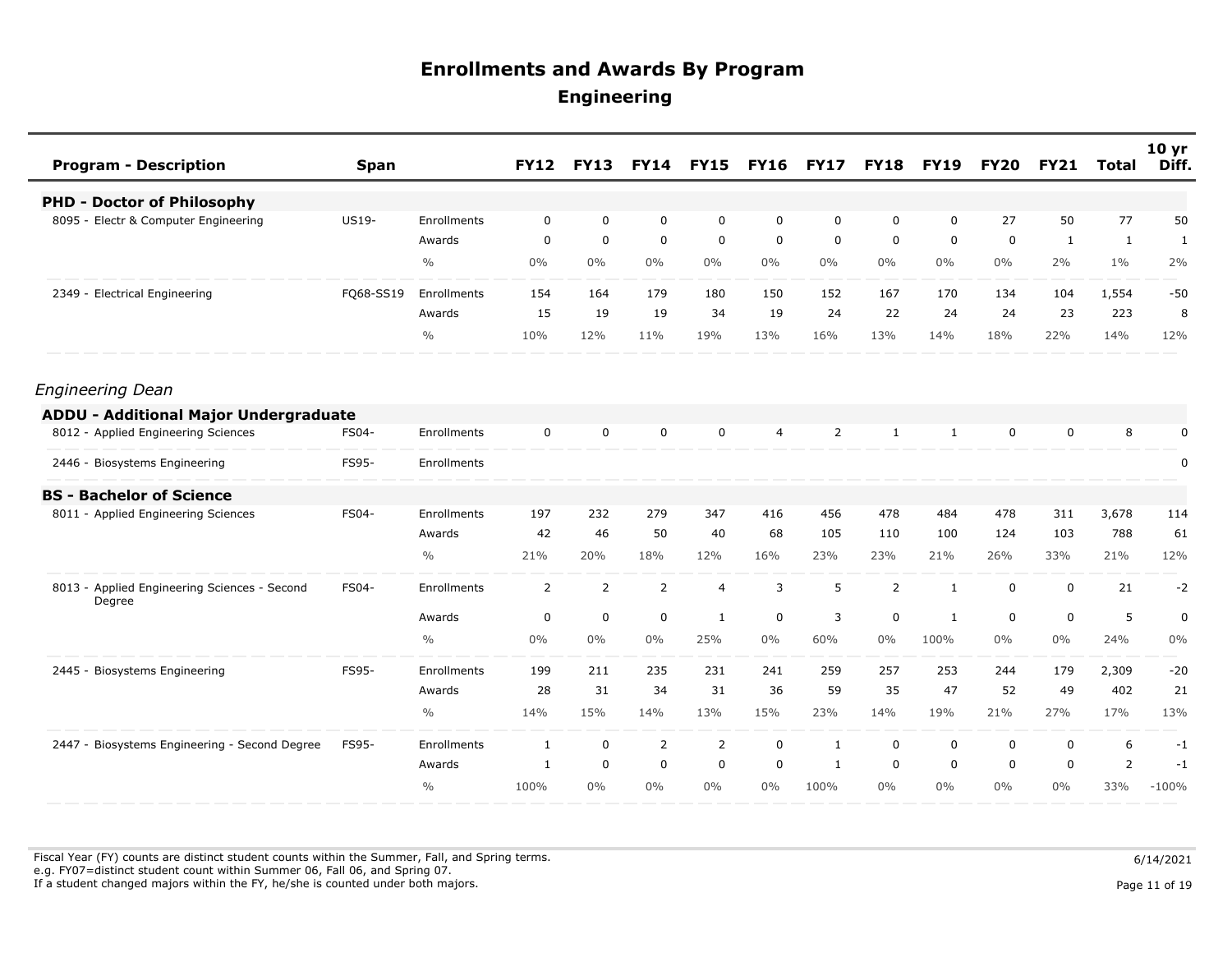| <b>Program - Description</b>              | <b>Span</b>  |               | <b>FY12</b>    | <b>FY13</b>    | <b>FY14</b>    | <b>FY15</b>    | <b>FY16</b>    | <b>FY17</b>    | <b>FY18</b>    | <b>FY19</b>    | <b>FY20</b>    | <b>FY21</b>    | Total | 10 <sub>yr</sub><br>Diff. |
|-------------------------------------------|--------------|---------------|----------------|----------------|----------------|----------------|----------------|----------------|----------------|----------------|----------------|----------------|-------|---------------------------|
| <b>CNCU - Concentration Undergraduate</b> |              |               |                |                |                |                |                |                |                |                |                |                |       |                           |
| 8082 - Bioenergy & Bioproduct Engr        | FS16-        | Enrollments   | 0              | $\mathbf 0$    | $\mathbf 0$    | $\mathbf 0$    | $\mathbf 0$    | 5              | $\overline{7}$ | 9              | 8              | 9              | 38    | 9                         |
|                                           |              | Awards        | $\mathbf 0$    | $\mathbf 0$    | $\mathbf 0$    | $\mathbf 0$    | $\mathbf 0$    | $\mathbf 0$    | 1              | 3              | 1              | 5              | 10    | 5                         |
|                                           |              | $\frac{0}{0}$ | 0%             | $0\%$          | $0\%$          | $0\%$          | $0\%$          | $0\%$          | 14%            | 33%            | 13%            | 56%            | 26%   | 56%                       |
| 8052 - Bioenergy Engineering              | SS10-US16    | Enrollments   | 3              | 6              | 10             | 8              | $\overline{7}$ | 5              | $\mathbf{1}$   | $\mathbf 0$    | 0              | $\mathbf 0$    | 40    | $-3$                      |
|                                           |              | Awards        | 1              | $\mathbf{1}$   | 3              | 5              | $\mathbf 0$    | $\overline{2}$ | $\mathbf{1}$   | $\mathbf 0$    | 0              | $\mathbf 0$    | 13    | $-1$                      |
|                                           |              | $\frac{0}{0}$ | 33%            | 17%            | 30%            | 63%            | $0\%$          | 40%            | 100%           | $0\%$          | $0\%$          | $0\%$          | 33%   | $-33%$                    |
| 8039 - Biomedical Engineering             | <b>FS08-</b> | Enrollments   | 11             | 8              | 12             | 17             | 24             | 48             | 42             | 53             | 65             | 56             | 336   | 45                        |
|                                           |              | Awards        | $\overline{7}$ | $\mathbf{1}$   | 3              | $\overline{7}$ | 6              | 18             | $\overline{7}$ | 20             | 15             | 20             | 104   | 13                        |
|                                           |              | $\frac{0}{0}$ | 64%            | 13%            | 25%            | 41%            | 25%            | 38%            | 17%            | 38%            | 23%            | 36%            | 31%   | $-28%$                    |
| 8070 - Business Law                       | <b>FS13-</b> | Enrollments   | $\mathbf 0$    | $\overline{0}$ | $\mathbf{1}$   | $\mathbf{1}$   | 9              | 10             | 11             | 9              | 5              | $\overline{4}$ | 50    | $\overline{4}$            |
|                                           |              | Awards        | 0              | $\mathbf 0$    | $\mathbf 0$    | 0              | $\overline{2}$ | 3              | 3              | $\overline{4}$ | 1              | $\overline{4}$ | 17    | $\overline{4}$            |
|                                           |              | $\frac{0}{0}$ | 0%             | $0\%$          | $0\%$          | $0\%$          | 22%            | 30%            | 27%            | 44%            | 20%            | 100%           | 34%   | 100%                      |
| 8056 - Computer Science                   | FS10-        | Enrollments   | 6              | 11             | 10             | 9              | 21             | 28             | 31             | 26             | 19             | 13             | 174   | $\overline{7}$            |
|                                           |              | Awards        | 2              | $\overline{2}$ | 5              | 2              | 3              | 10             | 8              | 10             | 9              | 5              | 56    | 3                         |
|                                           |              | $\frac{0}{0}$ | 33%            | 18%            | 50%            | 22%            | 14%            | 36%            | 26%            | 38%            | 47%            | 38%            | 32%   | $5\%$                     |
| 8040 - Ecosystems Engineering             | <b>FS08-</b> | Enrollments   | 10             | 9              | $\overline{4}$ | $\mathbf{1}$   | $\overline{7}$ | 13             | 18             | 20             | 19             | 10             | 111   | $\pmb{0}$                 |
|                                           |              | Awards        | 5              | 5              | $\overline{2}$ | 2              | $\mathbf{1}$   | 3              | 3              | 9              | $\overline{7}$ | $\overline{4}$ | 41    | $-1$                      |
|                                           |              | $\frac{0}{0}$ | 50%            | 56%            | 50%            | 200%           | 14%            | 23%            | 17%            | 45%            | 37%            | 40%            | 37%   | $-10%$                    |
| 8041 - Food Engineering                   | <b>FS08-</b> | Enrollments   | 13             | 13             | 16             | 9              | 11             | 19             | 17             | 9              | 13             | 11             | 131   | $-2$                      |
|                                           |              | Awards        | 9              | $\overline{7}$ | 10             | 5              | $\overline{4}$ | $\overline{4}$ | 5              | 6              | 3              | 5              | 58    | $-4$                      |
|                                           |              | $\frac{0}{0}$ | 69%            | 54%            | 63%            | 56%            | 36%            | 21%            | 29%            | 67%            | 23%            | 45%            | 44%   | $-24%$                    |
| 8074 - Media and Information              | FS15-US21    | Enrollments   | 0              | $\mathsf 0$    | $\mathbf 0$    | $\mathbf 0$    | 2              | 6              | 5              | $\overline{4}$ | 4              | $\mathbf{1}$   | 22    | 1                         |
|                                           |              | Awards        | $\mathbf 0$    | $\mathbf 0$    | $\mathbf 0$    | $\mathbf 0$    | $\mathbf{1}$   | $\mathbf 0$    | $\overline{2}$ | $\overline{2}$ | 3              | $\mathbf{1}$   | 9     | 1                         |
|                                           |              | $\frac{0}{0}$ | 0%             | 0%             | 0%             | $0\%$          | 50%            | $0\%$          | 40%            | 50%            | 75%            | 100%           | 41%   | 100%                      |

Fiscal Year (FY) counts are distinct student counts within the Summer, Fall, and Spring terms.  $6/14/2021$  e.g. FY07=distinct student count within Summer 06, Fall 06, and Spring 07. If a student changed majors within the FY, he/she is counted under both majors. Page 12 of 19 and the student student changed majors within the FY, he/she is counted under both majors.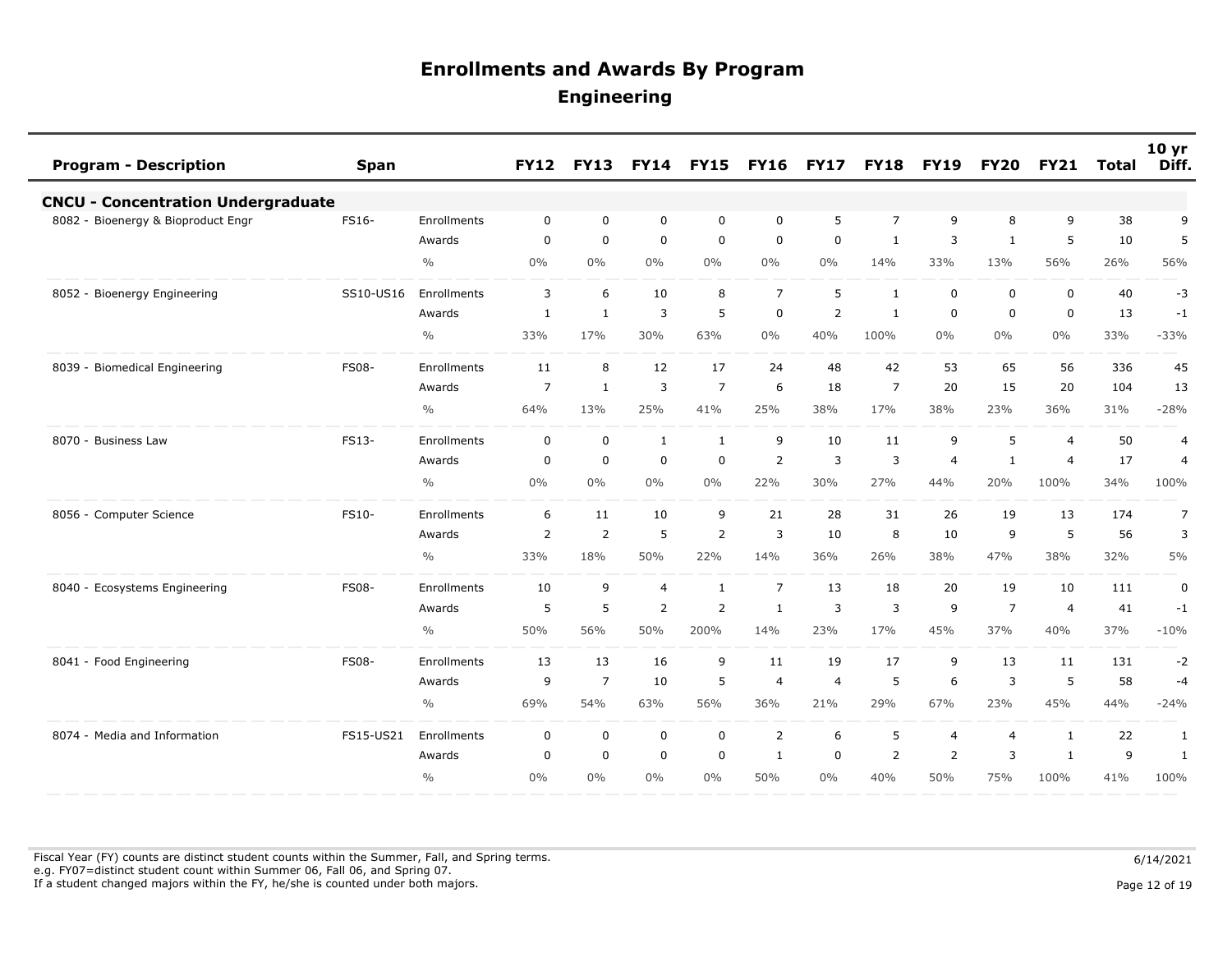| <b>Program - Description</b>              | <b>Span</b> |               | <b>FY12</b> | <b>FY13</b>    | <b>FY14</b> | <b>FY15</b>    | <b>FY16</b>  | <b>FY17</b>    | <b>FY18</b>    | <b>FY19</b>    | <b>FY20</b>  | <b>FY21</b> | <b>Total</b> | 10 <sub>yr</sub><br>Diff. |
|-------------------------------------------|-------------|---------------|-------------|----------------|-------------|----------------|--------------|----------------|----------------|----------------|--------------|-------------|--------------|---------------------------|
| 8071 - Packaging                          | FS13-       | Enrollments   | $\mathbf 0$ | $\mathbf 0$    | 6           | 9              | 12           | 16             | 18             | 20             | 22           | 17          | 120          | 17                        |
|                                           |             | Awards        | $\mathbf 0$ | $\mathbf 0$    | $\mathbf 0$ | $\mathbf{1}$   | 3            | $\overline{7}$ | $\overline{4}$ | $\overline{4}$ | 6            | 9           | 34           | 9                         |
|                                           |             | $\frac{0}{0}$ | $0\%$       | $0\%$          | $0\%$       | 11%            | 25%          | 44%            | 22%            | 20%            | 27%          | 53%         | 28%          | 53%                       |
| 8057 - Supply Chain Management            | FS10-       | Enrollments   | 76          | 83             | 91          | 99             | 183          | 226            | 236            | 229            | 229          | 167         | 1,619        | 91                        |
|                                           |             | Awards        | 19          | 37             | 40          | 36             | 58           | 86             | 89             | 78             | 104          | 83          | 630          | 64                        |
|                                           |             | $\frac{0}{0}$ | 25%         | 45%            | 44%         | 36%            | 32%          | 38%            | 38%            | 34%            | 45%          | 50%         | 39%          | 25%                       |
| 8058 - Technical Sales                    | FS10-       | Enrollments   | 8           | 10             | 13          | 10             | 14           | 23             | 23             | 23             | 19           | 19          | 162          | 11                        |
|                                           |             | Awards        | 2           | 2              | 4           | $\overline{4}$ | 3            | $\overline{7}$ | $\overline{7}$ | 8              | 5            | 6           | 48           | 4                         |
|                                           |             | $\frac{0}{0}$ | 25%         | 20%            | 31%         | 40%            | 21%          | 30%            | 30%            | 35%            | 26%          | 32%         | 30%          | 7%                        |
| 8059 - Telecommunications                 | FS10-US15   | Enrollments   | 3           | $\overline{4}$ | 5           | 2              | $\mathbf{1}$ | $\mathbf{1}$   | $\mathbf 0$    | $\mathbf 0$    | 0            | $\mathbf 0$ | 16           | $-3$                      |
|                                           |             | Awards        | $\mathbf 0$ | $\overline{0}$ | 3           | $\mathbf{1}$   | $\mathbf 0$  | $\mathbf{1}$   | $\mathbf 0$    | $\mathbf{0}$   | $\mathbf 0$  | $\mathbf 0$ | 5            | $\mathbf 0$               |
|                                           |             | $\frac{0}{0}$ | $0\%$       | $0\%$          | 60%         | 50%            | $0\%$        | 100%           | $0\%$          | $0\%$          | $0\%$        | $0\%$       | 31%          | $0\%$                     |
| <b>GRC4 - University Grad Certificate</b> |             |               |             |                |             |                |              |                |                |                |              |             |              |                           |
| 8068 - College Teaching-Engineering       | SS13-       | Enrollments   | 0           | 0              | $\mathbf 0$ | 1              | $\mathbf 0$  | 1              | 2              | 1              | $\mathbf{1}$ | $\mathbf 0$ | 6            | 0                         |
|                                           |             | Awards        | 0           | 0              | $\mathbf 0$ | $\mathbf{1}$   | $\mathbf 0$  | $\overline{2}$ | $\overline{2}$ | 3              | 1            | 1           | 10           | $\mathbf{1}$              |
|                                           |             | $\frac{0}{0}$ | $0\%$       | $0\%$          | $0\%$       | 100%           | $0\%$        | 200%           | 100%           | 300%           | 100%         | 0%          | 167%         | $0\%$                     |
| <b>MNUN - Minor Undergraduate</b>         |             |               |             |                |             |                |              |                |                |                |              |             |              |                           |
| 8075 - Energy                             | FS16-       | Enrollments   | $\mathbf 0$ | $\mathbf 0$    | $\mathbf 0$ | 0              | $\mathbf 0$  | 10             | 24             | 25             | 30           | 26          | 115          | 26                        |
|                                           |             | Awards        | $\mathbf 0$ | $\mathbf 0$    | $\mathbf 0$ | $\mathsf 0$    | $\mathbf 0$  | $\mathbf 0$    | $\overline{4}$ | 10             | 9            | 16          | 39           | 16                        |
|                                           |             | $\frac{0}{0}$ | 0%          | $0\%$          | $0\%$       | $0\%$          | $0\%$        | $0\%$          | 17%            | 40%            | 30%          | 62%         | 34%          | 62%                       |
| <b>NOGR - No Degree - Graduate</b>        |             |               |             |                |             |                |              |                |                |                |              |             |              |                           |
| ICTM - Dual PhD MSU and ICT Mumbai        | FS18-US19   | Enrollments   |             |                |             |                |              |                |                |                |              |             |              | 0                         |
| IITM - Dual PhD MSU and IIT Madras        | FS18-US19   | Enrollments   |             |                |             |                |              |                |                |                |              |             |              | $\mathbf 0$               |
| Dual PhD MSU and NTUA Greece<br>NTUA      | FS19-US20   | Enrollments   |             |                |             |                |              |                |                |                |              |             |              | $\pmb{0}$                 |
|                                           |             |               |             |                |             |                |              |                |                |                |              |             |              |                           |

Fiscal Year (FY) counts are distinct student counts within the Summer, Fall, and Spring terms.  $6/14/2021$  e.g. FY07=distinct student count within Summer 06, Fall 06, and Spring 07. If a student changed majors within the FY, he/she is counted under both majors. Page 13 of 19 and the student student changed majors within the FY, he/she is counted under both majors.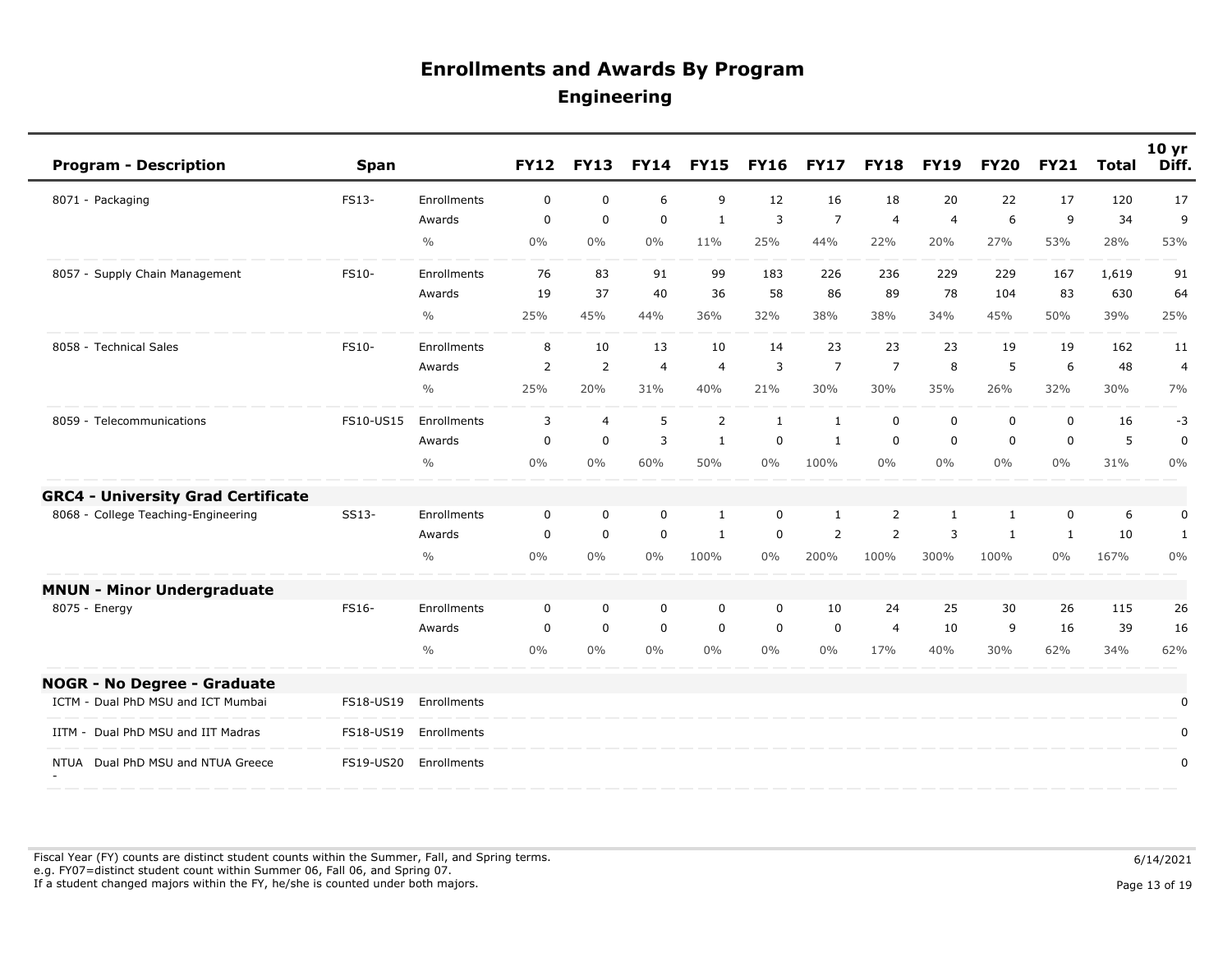| <b>Program - Description</b>            | <b>Span</b>  |               | <b>FY12</b>  | <b>FY13</b>    |                | <b>FY14 FY15</b> | <b>FY16</b>    | <b>FY17</b>    | <b>FY18</b> | <b>FY19</b> | <b>FY20</b>  | <b>FY21</b>  | <b>Total</b>   | 10 <sub>yr</sub><br>Diff. |
|-----------------------------------------|--------------|---------------|--------------|----------------|----------------|------------------|----------------|----------------|-------------|-------------|--------------|--------------|----------------|---------------------------|
| <b>NOHN - No Degree - Undergrad-H</b>   |              |               |              |                |                |                  |                |                |             |             |              |              |                |                           |
| 2371 - Engineering - Exploratory        | FQ68-        | Enrollments   | 288          | 309            | 292            | 312              | 280            | 232            | 210         | 257         | 214          | 239          | 2,633          | $-49$                     |
| NOPD - No Degree - Post Doctoral        |              |               |              |                |                |                  |                |                |             |             |              |              |                |                           |
| 8067 - Engineering-Post Doctoral        | FS12-        | Enrollments   | $\mathbf 0$  | 1              | $\mathbf{1}$   | 1                | $\mathbf 0$    | 1              | 2           | 1           | $\mathbf{1}$ | $\Omega$     | 8              | 0                         |
| <b>NOUN - No Degree - Undergraduate</b> |              |               |              |                |                |                  |                |                |             |             |              |              |                |                           |
| 8116 - Applied Engin Sci Preference     | FS20-        | Enrollments   | $\mathbf 0$  | $\mathbf 0$    | $\mathbf 0$    | $\mathsf 0$      | $\mathbf 0$    | $\mathbf 0$    | 0           | 0           | 0            | 152          | 152            | 152                       |
| 8114 - Biosystems Engineer Preference   | <b>FS20-</b> | Enrollments   | 0            | $\mathbf 0$    | 0              | $\mathbf 0$      | $\mathbf 0$    | $\mathbf 0$    | $\mathbf 0$ | $\mathbf 0$ | 0            | 80           | 80             | 80                        |
| 2466 - Bus/Supply Chain Mgt Tracking    | <b>FS00-</b> | Enrollments   | 16           | $\overline{4}$ | $\mathbf 0$    | $\mathbf 0$      | $\mathbf 0$    | $\mathbf 0$    | $\mathbf 0$ | 0           | $\mathbf{1}$ | $\mathbf{1}$ | 22             | $-15$                     |
| 2470 - Business/Computer Sci Tracking   | <b>FS00-</b> | Enrollments   | 6            | 5              | $\mathbf{3}$   | $\mathbf 0$      | $\mathbf 0$    | $\mathbf 0$    | $\mathbf 0$ | $\mathbf 0$ | 0            | $\mathbf 0$  | 14             | -6                        |
| 8043 - Connected to Engr Faculty Trck   | SS09-        | Enrollments   | 154          | 102            | 32             | 10               | $\overline{2}$ | $\overline{2}$ | 0           | 0           | 0            | $\mathbf 0$  | 302            | $-154$                    |
| 8024 - Engr Undergrad Research Track    | SS02-        | Enrollments   | 12           | 5              | 2              | $\mathbf 0$      | $\mathbf 0$    | $\mathbf 0$    | $\mathbf 0$ | $\mathbf 0$ | 0            | $\mathbf 0$  | 19             | $-12$                     |
| 8020 - Louis Stokes Alliance Tracking   | FS06-        | Enrollments   | 13           | 9              | $\overline{2}$ | 1                | $\mathbf 0$    | $\Omega$       | $\mathbf 0$ | $\mathbf 0$ | 0            | $\mathbf 0$  | 25             | $-13$                     |
| SSAL - Social Sci& Arts&Letter Bridge   | FS18-US19    | Enrollments   |              |                |                |                  |                |                |             |             |              |              |                | 0                         |
| ESSA - STEM Bridge & Retention Prog     | <b>FS07-</b> | Enrollments   | 82           | 84             | 111            | 159              | 185            | 211            | 261         | 244         | 177          | 140          | 1,654          | 58                        |
| 2468 - Telecommunication Cog Tracking   | <b>FS00-</b> | Enrollments   | $\mathsf{O}$ | $\mathbf 0$    | $\mathbf 0$    | $\mathbf 0$      | $\mathbf 0$    | $\mathbf{1}$   | $\mathbf 0$ | 0           | 0            | $\mathbf 0$  | $\mathbf{1}$   | $\pmb{0}$                 |
| Mechanical Engineering                  |              |               |              |                |                |                  |                |                |             |             |              |              |                |                           |
| ADDU - Additional Major Undergraduate   |              |               |              |                |                |                  |                |                |             |             |              |              |                |                           |
| 2404 - Mechanical Engineering           | FQ68-        | Enrollments   | $\mathbf 0$  | $\mathbf 0$    | $\mathbf 0$    | 1                | $\mathbf{1}$   | $\mathbf 0$    | $\mathbf 0$ | 0           | 0            | $\mathbf 0$  | $\overline{2}$ | 0                         |
| <b>BS - Bachelor of Science</b>         |              |               |              |                |                |                  |                |                |             |             |              |              |                |                           |
| 2403 - Mechanical Engineering           | FQ68-        | Enrollments   | 909          | 1,061          | 1,263          | 1,397            | 1,527          | 1,635          | 1,608       | 1,644       | 1,586        | 1,024        | 13,654         | 115                       |
|                                         |              | Awards        | 140          | 127            | 144            | 164              | 221            | 256            | 233         | 251         | 288          | 274          | 2,098          | 134                       |
|                                         |              | $\frac{0}{0}$ | 15%          | 12%            | 11%            | 12%              | 14%            | 16%            | 14%         | 15%         | 18%          | 27%          | 15%            | 11%                       |

Fiscal Year (FY) counts are distinct student counts within the Summer, Fall, and Spring terms.  $6/14/2021$  e.g. FY07=distinct student count within Summer 06, Fall 06, and Spring 07. If a student changed majors within the FY, he/she is counted under both majors. Page 14 of 19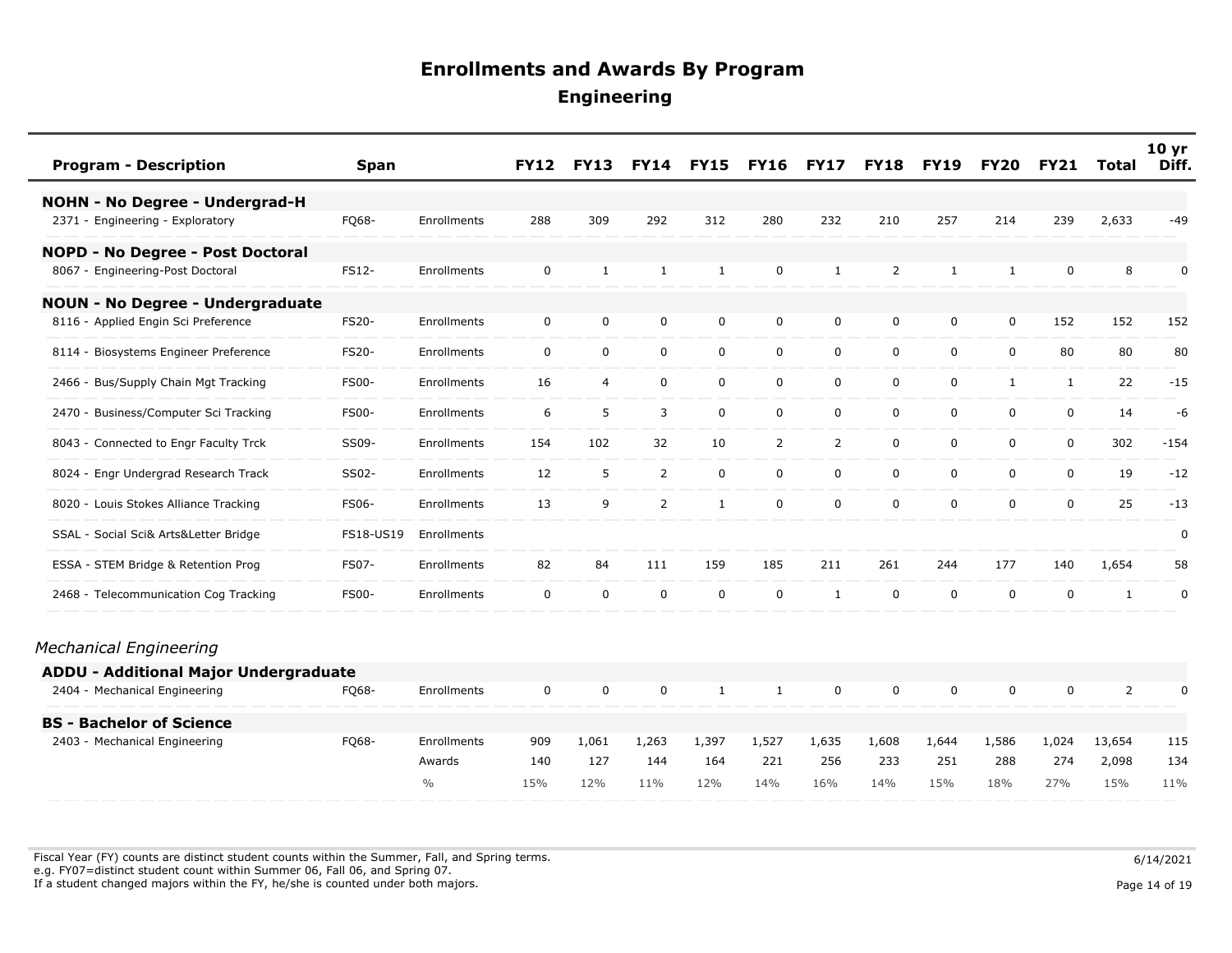| <b>Program - Description</b>                  | <b>Span</b> |               | <b>FY12</b>    | <b>FY13</b>  | <b>FY14</b>    | <b>FY15</b> | <b>FY16</b>  | <b>FY17</b>    | <b>FY18</b>    | <b>FY19</b>    | <b>FY20</b>    | <b>FY21</b> | <b>Total</b>   | 10 <sub>yr</sub><br>Diff. |
|-----------------------------------------------|-------------|---------------|----------------|--------------|----------------|-------------|--------------|----------------|----------------|----------------|----------------|-------------|----------------|---------------------------|
| 2405 - Mechanical Engineering - Second Degree | FQ68-       | Enrollments   | $\overline{7}$ | 8            | 11             | 5           | 2            | $\overline{4}$ | 6              | 8              | 5              | 2           | 58             | $-5$                      |
|                                               |             | Awards        | 3              | $\mathbf{1}$ | $\overline{3}$ | 3           | $\mathbf{1}$ | $\mathbf 0$    | $\mathbf 0$    | $\overline{3}$ | 4              | $\mathbf 0$ | 18             | $-3$                      |
|                                               |             | $\frac{0}{0}$ | 43%            | 13%          | 27%            | 60%         | 50%          | $0\%$          | $0\%$          | 38%            | 80%            | $0\%$       | 31%            | $-43%$                    |
| <b>CNCU - Concentration Undergraduate</b>     |             |               |                |              |                |             |              |                |                |                |                |             |                |                           |
| 8088 - Aerospace Engineering                  | FS18-       | Enrollments   | $\mathbf 0$    | $\mathbf 0$  | $\mathbf 0$    | 0           | $\mathbf 0$  | $\mathbf 0$    | $\mathbf 0$    | 55             | 76             | 74          | 205            | 74                        |
|                                               |             | Awards        | $\mathbf 0$    | $\mathbf 0$  | $\mathbf 0$    | $\mathsf 0$ | 0            | $\mathbf 0$    | $\mathbf 0$    | 14             | 27             | 27          | 68             | 27                        |
|                                               |             | $\frac{0}{0}$ | $0\%$          | $0\%$        | $0\%$          | $0\%$       | $0\%$        | $0\%$          | $0\%$          | 25%            | 36%            | 36%         | 33%            | 36%                       |
| 8079 - Automotive Powertrain                  | FS16-       | Enrollments   | $\mathbf 0$    | $\mathbf 0$  | $\mathbf 0$    | $\mathbf 0$ | $\mathbf 0$  | 18             | 33             | 42             | 37             | 43          | 173            | 43                        |
|                                               |             | Awards        | 0              | $\mathbf 0$  | $\mathbf 0$    | $\mathbf 0$ | 0            | 3              | 9              | 11             | 14             | 12          | 49             | 12                        |
|                                               |             | $\frac{0}{0}$ | $0\%$          | $0\%$        | $0\%$          | $0\%$       | $0\%$        | 17%            | 27%            | 26%            | 38%            | 28%         | 28%            | 28%                       |
| 8035 - Biomechanical Engineering              | FS08-US16   | Enrollments   | 58             | 60           | 70             | 77          | 77           | 48             | 9              | $\mathbf 0$    | 0              | $\mathbf 0$ | 399            | $-58$                     |
|                                               |             | Awards        | 18             | 14           | 19             | 15          | 25           | 36             | 9              | $\mathbf 0$    | $\mathbf 0$    | $\mathbf 0$ | 136            | $-18$                     |
|                                               |             | $\frac{0}{0}$ | 31%            | 23%          | 27%            | 19%         | 32%          | 75%            | 100%           | $0\%$          | $0\%$          | $0\%$       | 34%            | $-31%$                    |
| 8078 - Biomedical Engineering                 | FS16-       | Enrollments   | $\mathbf 0$    | $\mathbf 0$  | $\mathbf 0$    | $\mathsf 0$ | $\mathbf 0$  | 38             | 50             | 64             | 70             | 71          | 293            | 71                        |
|                                               |             | Awards        | $\mathbf 0$    | $\mathbf 0$  | $\mathbf 0$    | $\mathsf 0$ | 0            | 3              | 13             | 19             | 20             | 28          | 83             | 28                        |
|                                               |             | $\frac{0}{0}$ | $0\%$          | $0\%$        | $0\%$          | $0\%$       | $0\%$        | 8%             | 26%            | 30%            | 29%            | 39%         | 28%            | 39%                       |
| 8080 - Computational Design                   | FS16-       | Enrollments   | $\mathbf 0$    | $\mathbf 0$  | $\mathbf 0$    | $\mathbf 0$ | $\mathbf 0$  | 9              | 20             | 26             | 34             | 38          | 127            | 38                        |
|                                               |             | Awards        | 0              | $\mathbf 0$  | $\mathbf 0$    | $\mathsf 0$ | 0            | $\mathbf 0$    | 8              | 6              | 6              | 20          | 40             | 20                        |
|                                               |             | $\frac{0}{0}$ | $0\%$          | $0\%$        | $0\%$          | $0\%$       | $0\%$        | $0\%$          | 40%            | 23%            | 18%            | 53%         | 31%            | 53%                       |
| 8089 - Cryogenic Engineering                  | FS18-       | Enrollments   | $\mathbf 0$    | $\mathbf 0$  | $\mathbf 0$    | $\mathbf 0$ | $\mathbf 0$  | $\mathbf 0$    | $\mathbf 0$    | 2              | 3              | 2           | $\overline{7}$ | 2                         |
|                                               |             | Awards        | $\mathbf 0$    | $\mathbf 0$  | $\mathbf 0$    | $\mathbf 0$ | $\mathbf 0$  | $\mathbf 0$    | $\mathbf 0$    | $\mathbf{1}$   | $\mathbf{1}$   | $\mathbf 0$ | $\overline{2}$ | $\mathbf 0$               |
|                                               |             | $\frac{0}{0}$ | 0%             | $0\%$        | $0\%$          | $0\%$       | $0\%$        | $0\%$          | $0\%$          | 50%            | 33%            | $0\%$       | 29%            | 0%                        |
| 8081 - Energy                                 | FS16-       | Enrollments   | $\Omega$       | $\mathbf 0$  | $\mathbf 0$    | $\mathbf 0$ | $\mathbf 0$  | 23             | 26             | 35             | 37             | 44          | 165            | 44                        |
|                                               |             | Awards        | $\mathbf{0}$   | $\mathbf 0$  | $\mathbf 0$    | $\mathbf 0$ | $\mathbf 0$  | 6              | $\overline{7}$ | 12             | $\overline{7}$ | 21          | 53             | 21                        |
|                                               |             | $\frac{0}{0}$ | 0%             | $0\%$        | 0%             | $0\%$       | $0\%$        | 26%            | 27%            | 34%            | 19%            | 48%         | 32%            | 48%                       |

Fiscal Year (FY) counts are distinct student counts within the Summer, Fall, and Spring terms.  $6/14/2021$  e.g. FY07=distinct student count within Summer 06, Fall 06, and Spring 07. If a student changed majors within the FY, he/she is counted under both majors. Page 15 of 19 and the student student changed majors within the FY, he/she is counted under both majors.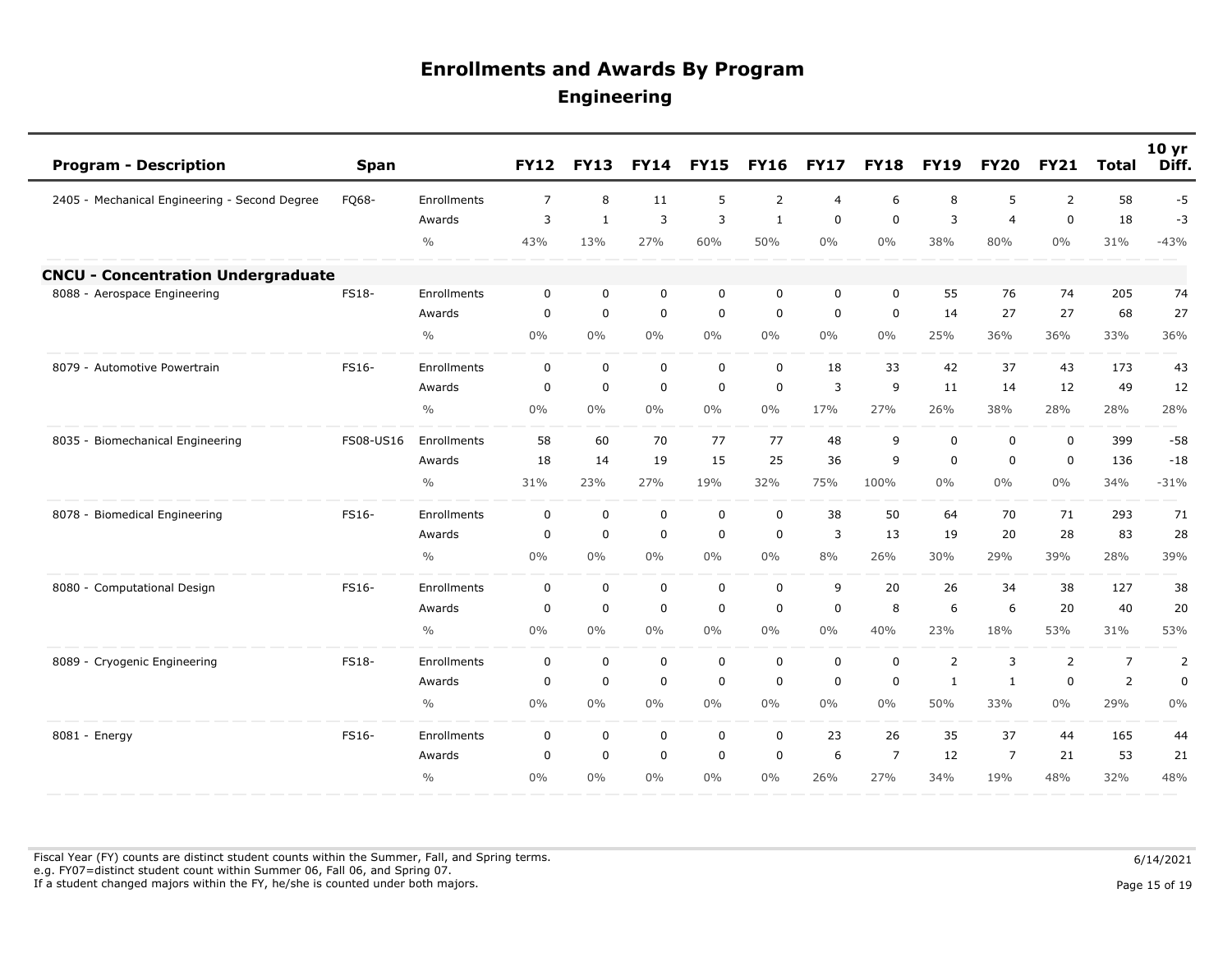| <b>Program - Description</b>          | <b>Span</b>  |               | <b>FY12</b>    | <b>FY13</b>    | <b>FY14</b>    | <b>FY15</b>    | <b>FY16</b>    | <b>FY17</b>  | <b>FY18</b>    | <b>FY19</b>    | <b>FY20</b>    | <b>FY21</b>    | <b>Total</b>   | 10 <sub>yr</sub><br>Diff. |
|---------------------------------------|--------------|---------------|----------------|----------------|----------------|----------------|----------------|--------------|----------------|----------------|----------------|----------------|----------------|---------------------------|
| 8036 - Engineering Mechanics          | <b>FS08-</b> | Enrollments   | 13             | 11             | 11             | 15             | 19             | 17           | 13             | 10             | $\overline{7}$ | $\overline{7}$ | 123            | -6                        |
|                                       |              | Awards        | $\overline{4}$ | $\overline{3}$ | $\mathbf{1}$   | $\overline{3}$ | 3              | 9            | $\overline{7}$ | 3              | $\overline{4}$ | $\mathbf{1}$   | 38             | $-3$                      |
|                                       |              | $\frac{0}{0}$ | 31%            | 27%            | 9%             | 20%            | 16%            | 53%          | 54%            | 30%            | 57%            | 14%            | 31%            | $-16%$                    |
| 8038 - Global Engineering             | <b>FS08-</b> | Enrollments   | $\mathbf{1}$   | $\overline{2}$ | $\mathbf{1}$   | 3              | $\overline{2}$ | 2            | $\mathbf{1}$   | $\mathbf{1}$   | 0              | $\mathbf 0$    | 13             | $-1$                      |
|                                       |              | Awards        | $\mathbf 0$    | $\mathbf{1}$   | $\mathbf 0$    | $\mathbf{1}$   | $\mathbf 0$    | $\mathbf 0$  | $\mathbf 0$    | $\mathbf 0$    | $\mathbf 0$    | $\mathbf 0$    | $\overline{2}$ | $\mathbf 0$               |
|                                       |              | $\frac{0}{0}$ | $0\%$          | 50%            | $0\%$          | 33%            | $0\%$          | $0\%$        | $0\%$          | $0\%$          | $0\%$          | $0\%$          | 15%            | $0\%$                     |
| 8037 - Manufacturing Engineering      | <b>FS08-</b> | Enrollments   | 16             | 18             | 20             | 28             | 28             | 23           | 30             | 34             | 38             | 27             | 262            | 11                        |
|                                       |              | Awards        | $\overline{4}$ | $\overline{4}$ | $\overline{4}$ | $\overline{7}$ | 12             | 8            | 9              | 11             | 11             | 15             | 85             | 11                        |
|                                       |              | $\frac{0}{0}$ | 25%            | 22%            | 20%            | 25%            | 43%            | 35%          | 30%            | 32%            | 29%            | 56%            | 32%            | 31%                       |
| <b>DUAL - Dual Major</b>              |              |               |                |                |                |                |                |              |                |                |                |                |                |                           |
| 9828 - Engineering Mechanics          | FS02-        | Enrollments   |                |                |                |                |                |              |                |                |                |                |                | 0                         |
| 9850 - Mechanical Engineering         | FQ68-        | Enrollments   | $\mathbf 0$    | $\mathbf 0$    | $\mathbf 0$    | $\mathbf 0$    | $\mathbf{1}$   | $\mathbf{1}$ | $\mathbf{1}$   | $\mathbf 0$    | 3              | $\overline{4}$ | 10             | $\overline{4}$            |
|                                       |              | Awards        | $\mathbf 0$    | $\mathbf 0$    | $\mathbf 0$    | $\mathbf 0$    | $\mathbf 0$    | $\mathbf 0$  | $\mathbf{1}$   | $\mathbf 0$    | $\mathbf{1}$   | $\mathbf 0$    | $\overline{2}$ | $\mathbf 0$               |
|                                       |              | $\frac{0}{0}$ | $0\%$          | $0\%$          | $0\%$          | $0\%$          | $0\%$          | $0\%$        | 100%           | $0\%$          | 33%            | $0\%$          | 20%            | 0%                        |
| <b>MS - Master of Science</b>         |              |               |                |                |                |                |                |              |                |                |                |                |                |                           |
| 2494 - Engineering Mechanics          | FS02-        | Enrollments   | $\overline{4}$ | 3              | 5              | $\overline{2}$ | $\overline{2}$ | 3            | $\overline{4}$ | $\overline{2}$ | $\mathbf{1}$   | 2              | 28             | $-2$                      |
|                                       |              | Awards        | $\overline{2}$ | $\overline{2}$ | $\overline{4}$ | $\mathbf{1}$   | 0              | $\mathbf 0$  | $\overline{2}$ | $\mathbf{1}$   | $\mathbf 0$    | $\mathbf 0$    | 12             | $-2$                      |
|                                       |              | $\frac{0}{0}$ | 50%            | 67%            | 80%            | 50%            | $0\%$          | $0\%$        | 50%            | 50%            | $0\%$          | $0\%$          | 43%            | $-50%$                    |
| 2401 - Mechanical Engineering         | FQ68-        | Enrollments   | 54             | 51             | 44             | 31             | 27             | 21           | 32             | 29             | 31             | 28             | 348            | $-26$                     |
|                                       |              | Awards        | 20             | 16             | 18             | 18             | 15             | 5            | 5              | 9              | 14             | $\overline{7}$ | 127            | $-13$                     |
|                                       |              | $\frac{0}{0}$ | 37%            | 31%            | 41%            | 58%            | 56%            | 24%          | 16%            | 31%            | 45%            | 25%            | 36%            | $-12%$                    |
| 8090 - Mechanical Engineering         | SS19-        | Enrollments   | $\Omega$       | $\mathsf 0$    | $\mathbf 0$    | $\mathbf 0$    | $\mathbf 0$    | $\mathbf 0$  | $\mathbf 0$    | $\mathbf 0$    | 10             | 33             | 43             | 33                        |
|                                       |              | Awards        | $\mathbf 0$    | $\mathbf 0$    | $\mathbf 0$    | $\mathbf 0$    | $\mathbf 0$    | $\mathbf 0$  | $\mathbf 0$    | $\mathbf 0$    | 0              | 2              | $\overline{2}$ | $\overline{2}$            |
|                                       |              | $\frac{0}{0}$ | $0\%$          | $0\%$          | $0\%$          | $0\%$          | $0\%$          | $0\%$        | $0\%$          | $0\%$          | $0\%$          | 6%             | 5%             | 6%                        |
| <b>NOGR - No Degree - Graduate</b>    |              |               |                |                |                |                |                |              |                |                |                |                |                |                           |
| 8050 - Linked BS/MS ME/Engr Mech Trck | FS09-US20    | Enrollments   | $\mathbf 0$    | $\mathbf 0$    | $\mathbf 0$    | $\mathbf 0$    | $\mathbf 0$    | $\mathbf 0$  | $\mathbf 0$    | 0              | $\mathbf{1}$   | 1              | $\overline{2}$ | $\mathbf{1}$              |

Fiscal Year (FY) counts are distinct student counts within the Summer, Fall, and Spring terms.  $6/14/2021$ e.g. FY07=distinct student count within Summer 06, Fall 06, and Spring 07.

If a student changed majors within the FY, he/she is counted under both majors. Page 16 of 19 and the student of the student changed majors within the FY, he/she is counted under both majors.

Page 16 of 19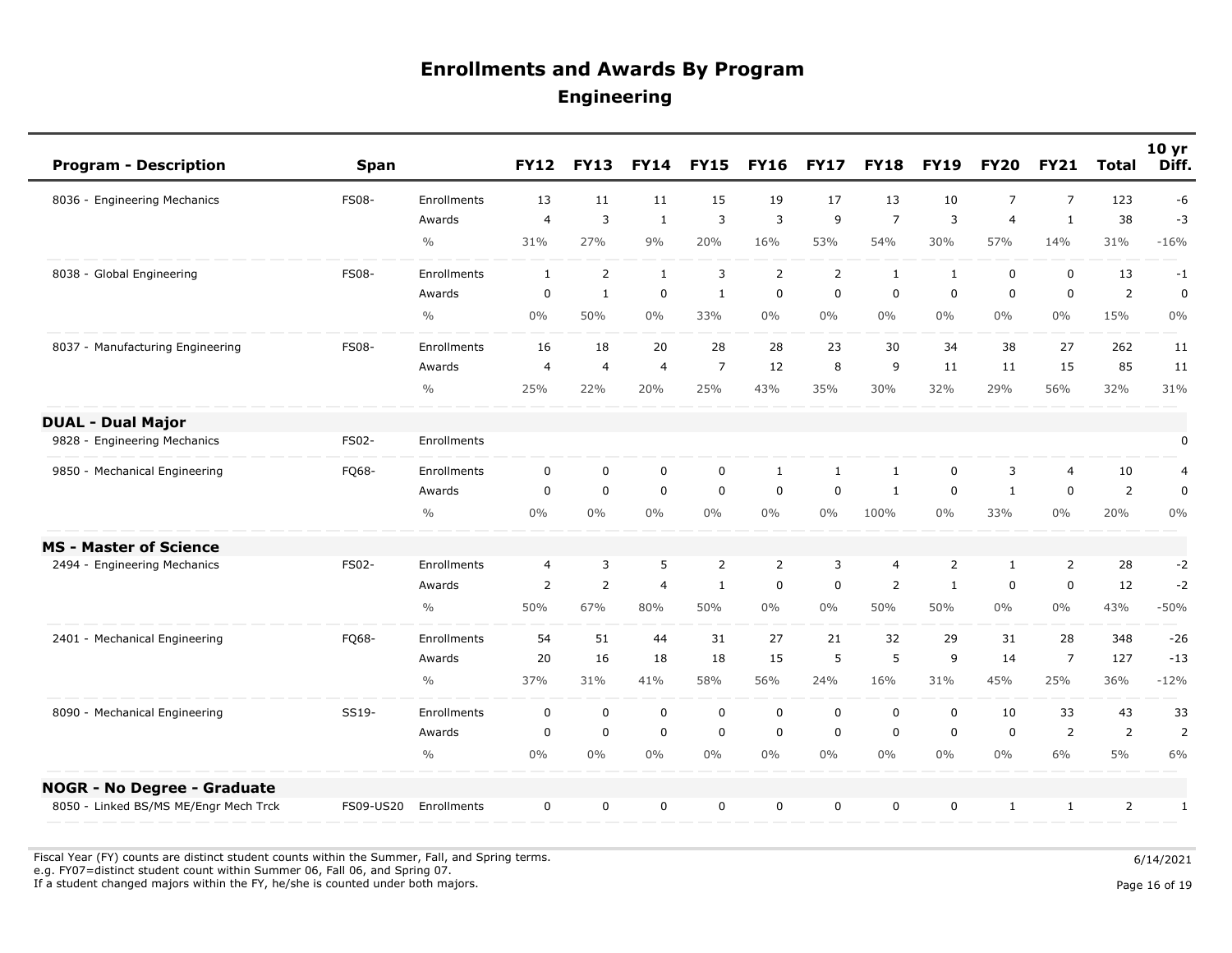| <b>Program - Description</b>            | Span         |               | <b>FY12</b> | <b>FY13</b> |       |     |          | <b>FY14 FY15 FY16 FY17 FY18</b> |                | <b>FY19</b>    | FY20 | FY21 | Total | 10 <sub>yr</sub><br>Diff. |
|-----------------------------------------|--------------|---------------|-------------|-------------|-------|-----|----------|---------------------------------|----------------|----------------|------|------|-------|---------------------------|
| 8048 - Linked BS/MS Mechanical E Trck   | <b>FS09-</b> | Enrollments   |             | 2           | 4     | 3   | 3        | 5.                              | 6              | 9              | 13   | 12   | 59    | 10                        |
| <b>NOUN - No Degree - Undergraduate</b> |              |               |             |             |       |     |          |                                 |                |                |      |      |       |                           |
| 8113 - Mechanical Engineer Preference   | <b>FS20-</b> | Enrollments   | 0           | $\Omega$    | 0     | 0   | $\Omega$ | $\Omega$                        | 0              | 0              | 0    | 635  | 635   | 635                       |
| <b>PHD - Doctor of Philosophy</b>       |              |               |             |             |       |     |          |                                 |                |                |      |      |       |                           |
| 2495 - Engineering Mechanics            | <b>FS02-</b> | Enrollments   | 4           | 5           |       | 8   | 8        | 6                               | 5              | 4              |      | 2    | 51    | $-2$                      |
|                                         |              | Awards        |             | $\Omega$    | 0     |     | $\Omega$ | $\Omega$                        | $\overline{2}$ | $\overline{2}$ |      |      | 8     | 0                         |
|                                         |              | $\frac{0}{0}$ | 25%         | $0\%$       | $0\%$ | 13% | $0\%$    | $0\%$                           | 40%            | 50%            | 50%  | 50%  | 16%   | 25%                       |
| 2402 - Mechanical Engineering           | FQ68-        | Enrollments   | 99          | 115         | 116   | 111 | 99       | 105                             | 117            | 129            | 142  | 141  | 1,174 | 42                        |
|                                         |              | Awards        | 10          | 14          | 16    | 17  | 13       | 16                              | 18             | 16             | 22   | 17   | 159   | $\overline{7}$            |
|                                         |              | $\frac{0}{0}$ | 10%         | 12%         | 14%   | 15% | 13%      | 15%                             | 15%            | 12%            | 15%  | 12%  | 14%   | 2%                        |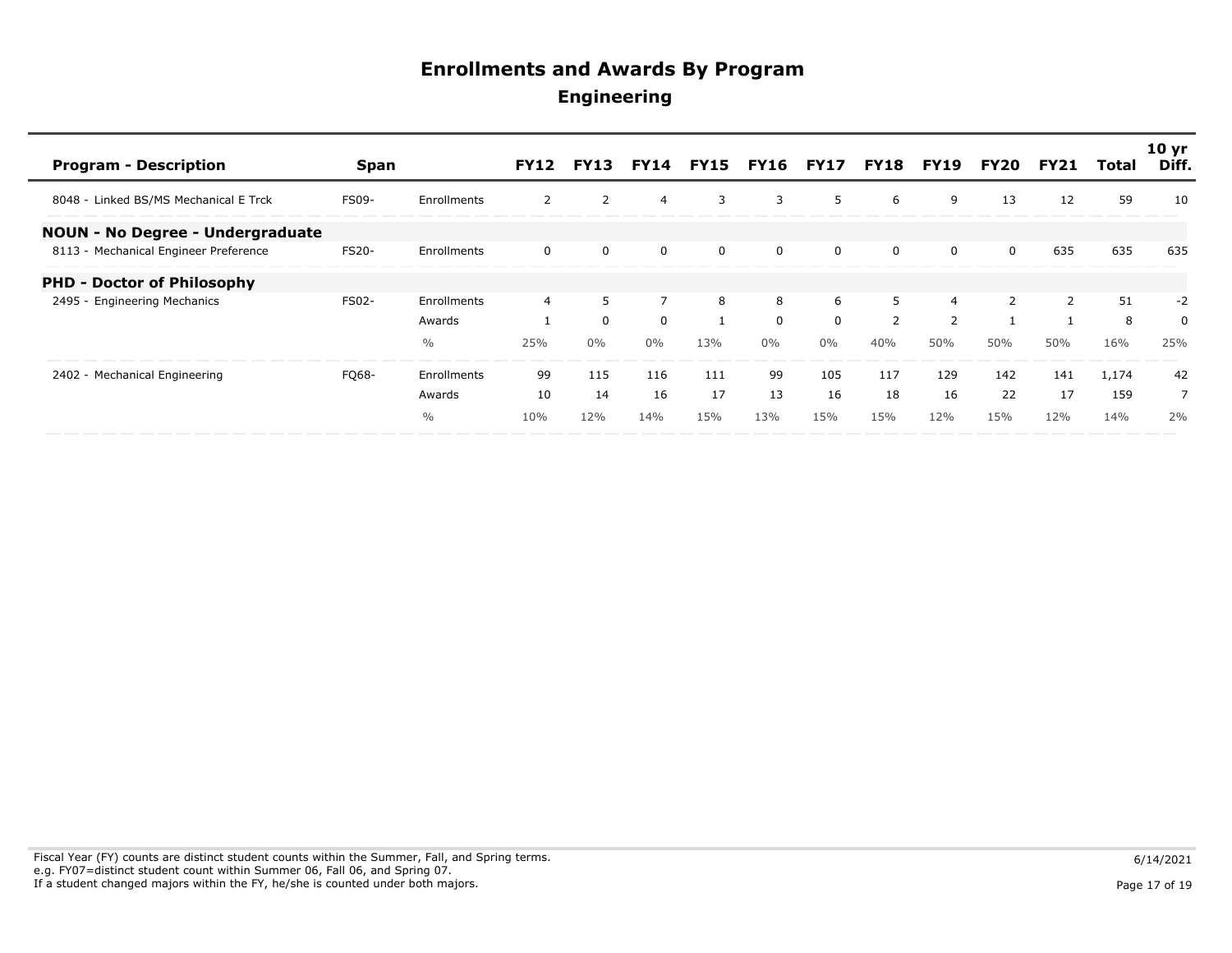| <b>Program - Description</b> |                                         | Span                                  | <b>FY12</b>    | <b>FY13</b> |              |              | FY14 FY15 FY16 FY17 |             | <b>FY18</b> | <b>FY19</b>    | <b>FY20</b> | <b>FY21</b> | <b>Total</b> | 10 <sub>yr</sub><br>Diff. |
|------------------------------|-----------------------------------------|---------------------------------------|----------------|-------------|--------------|--------------|---------------------|-------------|-------------|----------------|-------------|-------------|--------------|---------------------------|
|                              | <b>Totals for</b><br><b>Engineering</b> |                                       | <b>FY12</b>    | <b>FY13</b> | <b>FY14</b>  | <b>FY15</b>  | <b>FY16</b>         | <b>FY17</b> | <b>FY18</b> | <b>FY19</b>    | <b>FY20</b> | <b>FY21</b> | <b>Total</b> | 10 yr<br>Diff.            |
|                              |                                         | <b>Additional Major Undergraduate</b> |                |             |              |              |                     |             |             |                |             |             |              |                           |
|                              |                                         | Enrollments                           | 4              | 5           | 2            | 10           | 13                  | 12          | 19          | 23             | 19          | 16          | 123          | 12                        |
|                              |                                         | Awards                                | 1              | 2           | $\mathbf 0$  | 3            | 0                   | $\mathbf 0$ | $\mathbf 0$ | $\overline{4}$ | 8           | 5           | 23           | $\overline{4}$            |
|                              |                                         | $\frac{1}{2}$                         | 25%            | 40%         | 0%           | 30%          | 0%                  | 0%          | 0%          | 17%            | 42%         | 31%         | 19%          | 6%                        |
|                              |                                         | <b>Bachelor of Science</b>            |                |             |              |              |                     |             |             |                |             |             |              |                           |
|                              |                                         | Enrollments                           | 3,445          | 3,861       | 4,452        | 5,025        | 5,504               | 5,867       | 6,016       | 6,233          | 6,219       | 4,203       | 50,825       | 758                       |
|                              |                                         | Awards                                | 518            | 541         | 566          | 631          | 813                 | 927         | 1,025       | 1,067          | 1,175       | 1,090       | 8,353        | 572                       |
|                              |                                         | $\frac{0}{0}$                         | 15%            | 14%         | 13%          | 13%          | 15%                 | 16%         | 17%         | 17%            | 19%         | 26%         | 16%          | 11%                       |
|                              |                                         | <b>Concentration Undergraduate</b>    |                |             |              |              |                     |             |             |                |             |             |              |                           |
|                              |                                         | Enrollments                           | 320            | 324         | 378          | 398          | 536                 | 679         | 714         | 793            | 820         | 729         | 5,691        | 409                       |
|                              |                                         | Awards                                | 95             | 113         | 123          | 111          | 160                 | 228         | 227         | 256            | 272         | 300         | 1,885        | 205                       |
|                              |                                         | $\frac{0}{0}$                         | 30%            | 35%         | 33%          | 28%          | 30%                 | 34%         | 32%         | 32%            | 33%         | 41%         | 33%          | 11%                       |
|                              |                                         | <b>Doctor of Philosophy</b>           |                |             |              |              |                     |             |             |                |             |             |              |                           |
|                              |                                         | Enrollments                           | 515            | 553         | 561          | 547          | 507                 | 533         | 619         | 669            | 709         | 713         | 5,926        | 198                       |
|                              |                                         | Awards                                | 62             | 70          | 75           | 104          | 66                  | 68          | 85          | 83             | 94          | 82          | 789          | 20                        |
|                              |                                         | $\frac{0}{0}$                         | 12%            | 13%         | 13%          | 19%          | 13%                 | 13%         | 14%         | 12%            | 13%         | 12%         | 13%          | $-1%$                     |
|                              |                                         | <b>Dual Major</b>                     |                |             |              |              |                     |             |             |                |             |             |              |                           |
|                              |                                         | Enrollments                           | $\overline{4}$ | 10          | 10           | 9            | 8                   | 6           | 23          | 29             | 42          | 60          | 201          | 56                        |
|                              |                                         | Awards                                | $\Omega$       | 1           | $\mathbf{1}$ | $\mathbf{1}$ | $\mathbf{1}$        | $\Omega$    | 9           | 3              | 8           | 5           | 29           | 5                         |
|                              |                                         | $\frac{0}{0}$                         | 0%             | 10%         | 10%          | 11%          | 13%                 | 0%          | 39%         | 10%            | 19%         | 8%          | 14%          | 8%                        |
|                              |                                         | <b>Graduate Certificate Program</b>   |                |             |              |              |                     |             |             |                |             |             |              |                           |
|                              |                                         | Enrollments                           | 0              | 0           | $\mathbf 0$  | 0            | 0                   | 0           | 33          | 30             | 22          | 10          | 95           | 10                        |
|                              |                                         | Awards                                | $\mathbf 0$    | $\Omega$    | $\mathbf 0$  | $\mathbf 0$  | $\mathbf 0$         | 0           | 18          | 15             | 14          | 8           | 55           | 8                         |
|                              |                                         | $\frac{0}{0}$                         |                |             |              |              |                     |             | 55%         | 50%            | 64%         | 80%         | 58%          | 80%                       |
|                              |                                         |                                       |                |             |              |              |                     |             |             |                |             |             |              |                           |

Fiscal Year (FY) counts are distinct student counts within the Summer, Fall, and Spring terms.<br>e.g. FY07=distinct student count within Summer 06, Fall 06, and Spring 07.

If a student changed majors within the FY, he/she is counted under both majors. Page 18 of 19 and the student student changed majors within the FY, he/she is counted under both majors.